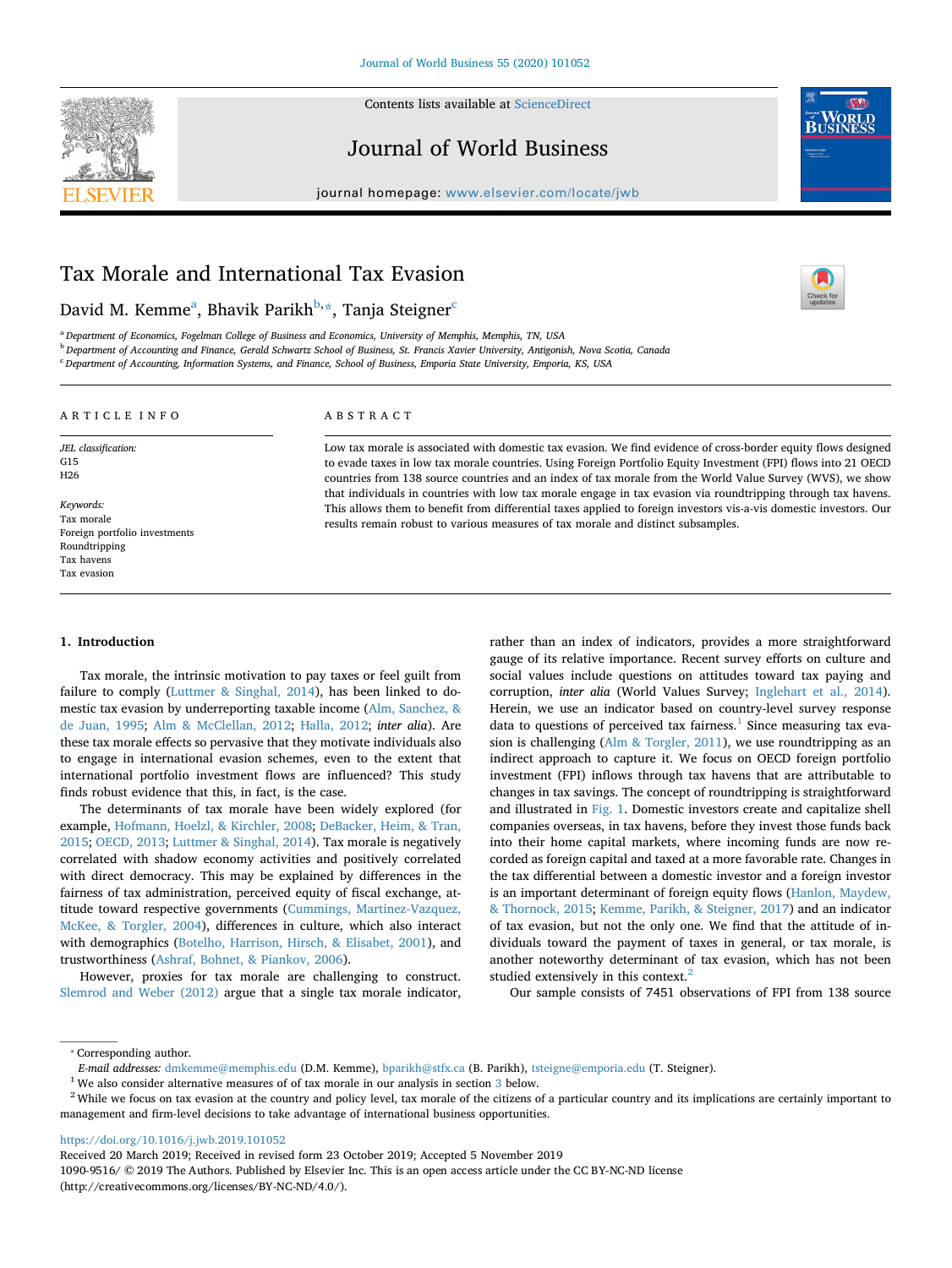<span id="page-1-0"></span>

#### **Fig. 1.** Roundtripping.

Roundtripping: As the Tax Savings increase, hence the gap between a domestic investor's tax and a foreign investor's tax increases, the more beneficial it becomes for the domestic Host Country investor to evade taxes. As tax savings increase, the domestic Host Country investor sends more capital to the shell corporation in a Tax Haven Source Country, which in turn is flowing back to the Host Country as foreign portfolio investment (FPI). In support of roundtripping, [Hanlon et al.](#page-11-6) [\(2015\)](#page-11-6) and [Kemme et al. \(2017\)](#page-11-7) find a positive relationship between FPI (dependent variable) and the interaction term Tax Haven \* ΔTax Savings (independent variable).

countries into 21 OECD host countries between 2002 and 2013. Controlling for traditional determinants of FPI flows, we find that our tax morale indicator, when interacted with the tax haven and tax savings variables, is always positive and statistically significant. Specifically, our main model provides evidence that in low tax morale countries, FPI inflows from roundtripping for purposes of tax evasion increase by about 34.5% for every 1% increase in tax savings. This increase ranges between 22% and 35%, depending on model specifications discussed in the robustness test section. Regardless of the specification, the impact remains both statistically and economically significant. This finding demonstrates that, in general, a country's attitude toward paying or evading taxes is so strong that it influences international FPI flows.

Hence, our study contributes to the international management, investment, and tax evasion literature. Further, it provides new and valuable information to policymakers that suggest that in addition to (or in lieu of) enforcement mechanisms, various positive motivations should be considered to improve tax compliance [\(Alm & McKee, 1998](#page-10-7)).

Theoretical research on tax evasion dates back to [Becker \(1968\)](#page-10-8) and [Allingham and Sandmo \(1972\)](#page-10-9), who discuss tax compliance as a tradeoff between benefits and costs (penalties when authorities discover illegal behavior) of tax evasion. However, actual "[t]ax compliance is difficult to observe in the field since it is an illegal, hence hidden, activity" ([Cummings, Martinez-Vazquez, McKee, & Torgler, 2009\)](#page-10-10). Laboratory studies/games and experimental income tax compliance research suggest greater tax compliance when tax morale is higher ([Cummings et al., 2009;](#page-10-10) [Torgler, 2003\)](#page-11-8). While laboratory games are useful for initial insights, they must be confirmed with real-world data. To get closer to this goal, researchers constructed estimates of income tax evasion by studying individual tax returns, estimates of tax capacity, surveys, and differences between income and consumption ([Alm &](#page-10-11) [Martinez-Vazquez, 2007\)](#page-10-11). These methods are imprecise and have come under criticism [\(2002](#page-11-9), [Schneider & Enste, 2000\)](#page-11-10). More recently, researchers have utilized improved data sources, such as cross-border bank deposits [\(Johannesen & Zucman, 2014\)](#page-11-11) and foreign portfolio flows [\(Hanlon et al., 2015](#page-11-6); [Kemme et al., 2017\)](#page-11-7), to provide strong evidence for international tax evasion via tax havens. Tax havens have become of particular public interest since the release of the Panama Papers in 2016, *inter alia*. While these findings have greatly expanded the literature by taking the concept out of the laboratory and beyond previously criticized data sources, we believe that those findings cannot be generalized across all countries. On the contrary, we find that tax evasion via tax havens is strongly based on a country's level of tax morale; it requires low levels of tax morale to find evidence for the evasion of investment income tax. Hence, to the best of our knowledge, this is the first study bringing forth evidence for a positive relationship between low tax morale and international tax evasion of investment income in OECD countries. Adding to the international tax evasion literature, we focus on the impact of a country's level of tax morale on individual tax evasion of investment income via an international routing scheme.

The remainder of this paper is organized as follows. In Section [2](#page-1-1), we discuss the relevant literature and develop our main hypothesis. Section [3](#page-3-0) explains the variables and data used in this study, while Section [4](#page-4-0) presents the model and empirical analysis. Finally, Section [5](#page-8-0) concludes the paper.

# <span id="page-1-1"></span>**2. Literature Review and Hypothesis Development**

The tax evasion literature analyzes domestic and international tax evasion separately [\(Fuest & Riedel, 2009\)](#page-11-12). Domestic "tax gaps" research focuses primarily on a country's shadow economy and illegal employment ([Cobham, 2005;](#page-10-12) [Schneider & Enste, 2013;](#page-11-13) [Schneider, Raczkowski,](#page-11-14) [& Mroz, 2015](#page-11-14)). The estimated domestic tax gap was at USD 100 billion already in 1985 [\(Jackson, 1985\)](#page-11-15). International tax evasion research is further bifurcated. One strand focuses on corporate profit shifting ([Fuest & Riedel, 2012;](#page-11-16) [Gravelle, 2009](#page-11-17)), while the other explores corporate and personal financial assets that are held offshore ([Palan, 2002](#page-11-18); [Zucman, 2014;](#page-11-19) [Hanlon et al., 2015](#page-11-6); [Kemme et al., 2017\)](#page-11-7). The general sentiment strongly suggests that tax compliance and tax havens are still understudied topics in the international business literature ([Christensen, 2011;](#page-10-13) [Gokalp, Lee, & Peng, 2017](#page-11-20); [Khlif & Achek, 2015](#page-11-21)). Our study focuses on tax evasion of individuals, tax havens, and tax morale, which – to the best of our knowledge – has not been studied before. This section provides a general overview of personal tax evasion, tax evasion via tax havens, and tax morale; it concludes with our hypothesis.

# *2.1. Personal Tax Evasion*

While tax avoidance, or tax planning efforts that minimize tax liabilities, are perfectly legal activities, tax evasion is not. Individuals evade taxes by not reporting certain income from labor or capital  $(Sandmo, 2005)$  $(Sandmo, 2005)$  $(Sandmo, 2005)$ .<sup>[3](#page-1-2)</sup> The decision to evade is often described as a portfolio optimization problem [\(Auerbach & King, 1983](#page-10-14)), where, based on the

<span id="page-1-2"></span><sup>3</sup> [Dharmapala \(2017\),](#page-10-15) p. xv) defines tax avoidance as "the lawful reduction of tax obligations, while maintaining the same substantive economic outcome."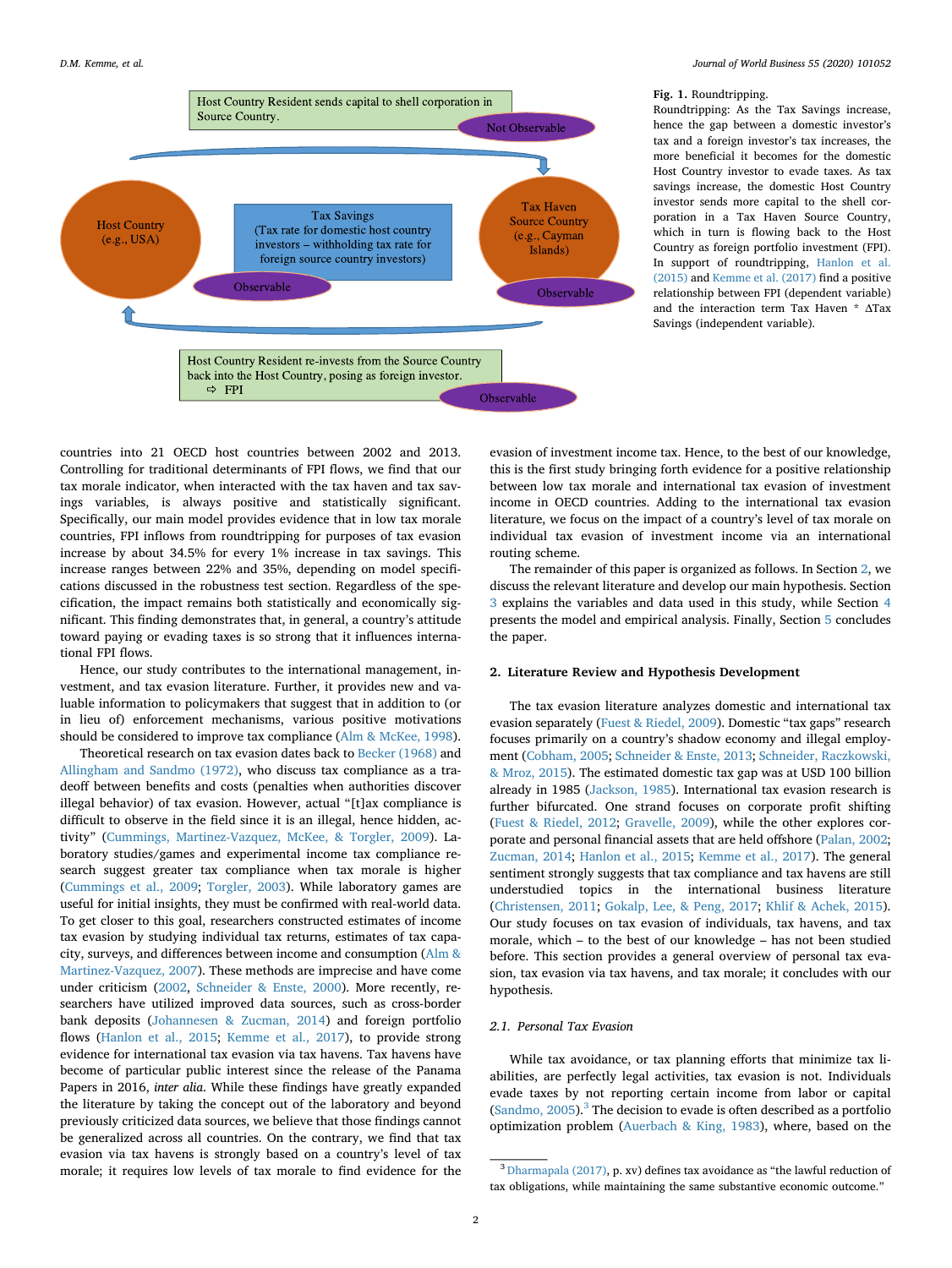classic frameworks of [Becker \(1968\)](#page-10-8) and [Allingham and Sandmo](#page-10-9) [\(1972\),](#page-10-9) one weighs the benefits of tax evasion against the risk of detection and its associated consequences. The literature focuses on two particular forms of tax evasion for individuals: tax evasion due to underreporting of income, and tax evasion via shell corporations in tax havens.<sup>[4](#page-2-0)</sup> With respect to underreporting, [Friedland, Maital, and](#page-10-16) [Rutenberg, \(1978\)](#page-10-16) used an experimental study to show higher probabilities for underreporting when tax rates increased, and individuals were not married. Further, older individuals underreported less than younger, and women underreported less than men. [Orviska and Hudson](#page-11-23) [\(2002\),](#page-11-23) using UK survey data, also conclude that tax evasion is less likely among older people and higher for married persons. Subsequent studies confirm that men tend to be more tolerant of tax evasion than women ([Hasseldine & Hite, 2003](#page-11-24); [Torgler & Valev, 2010\)](#page-11-25). Noncompliance in Switzerland increases with inflation and decreases with the probability of detection ([Pommerehne & Weck-Hannemann, 1996](#page-11-26)). Swedish households seem to underreport income if at least one member is self-employed ([Engström & Holmlund, 2009\)](#page-10-17). Underreporting of selfemployed individuals is a persistent trend also seen in Denmark ([Kleven, Knudsen, Kreiner, Pedersen, & Saez, 2011](#page-11-27)) and the US ([Internal Revenue Service, 2016\)](#page-11-28). Such underreporting of labor income and tax credit abuse has been accredited mainly to the lower-income strata, while wealthy individuals report more of their traceable income ([Alstadsæter, Johannesen, & Zucman, 2017](#page-10-18)). However, the financial elite evades less by underreporting labor income and more by keeping unreported wealth in offshore accounts.<sup>5</sup> Tax evasion services target primarily the wealthiest of the rich, thereby maximizing their revenues while keeping the risk of detection low [\(Alstadsæter et al., 2017](#page-10-18)).

### *2.2. Tax Evasion via Tax Havens*

[Alstadsæter et al. \(2017\)](#page-10-18) investigate tax evasion in Norway, Sweden, and Denmark and find that while the average tax evasion level is very low, at three percent, the wealthiest 0.01 percent in this group evade up to 30 percent of their personal taxes. This level is as high as 40 percent for the UK, Spain, and France [\(Alstadsæter, Johannesen, &](#page-10-19) [Zucman, 2018\)](#page-10-19). This finding supports a German experimental study that shows that tax evasion is positively related to income earned ([Giese](#page-11-29) [& Hoffmann, 2000\)](#page-11-29). [Alstadsæter et al. \(2018\)](#page-10-19) find that ten percent of global GDP is held in tax havens, with the majority of it originating in Russia, Gulf countries, and Latin America. Of course, some of the offshore holdings might be legitimate, but others are specifically used to evade taxes [\(Zucman, 2014](#page-11-19)). [Johannesen \(2014\)](#page-11-30) investigates tax evasion on interest income via offshore bank deposits. He finds that once automatic withholding taxes on such income for EU residents was implemented, Swiss bank deposits held by EU residents declined significantly; but only to be relocated to other tax havens that did not have an equivalent withholding tax. Similarly, new tax treaties with tax havens geared at more transparency caused shifts from tax havens with many treaties to those with few treaties and left the combined offshore holdings unchanged [\(Johannesen & Zucman, 2014\)](#page-11-11).

[Hanlon et al. \(2015\)](#page-11-6) and [Kemme et al. \(2017\)](#page-11-7) examine tax evasion via foreign portfolio investments (FPI) as a vehicle. [Hanlon et al. \(2015\)](#page-11-6) find that US residents prefer tax havens that did not sign tax treaties with the US over those that did. [Kemme et al. \(2017\)](#page-11-7) report more tax evasion for OECD residents as the reward from tax savings increases.

They focus on OECD residents who establish shell corporations in tax havens and then reinvest in their home country's capital market by posing as a foreign investor from the tax haven country. If the tax rate on dividend income for foreign investors is less than for domestic investors, such roundtripping activity yields tax savings. We expand this literature by asking if tax savings via roundtripping originates in all countries equally, or if particular country characteristics may identify countries as more likely to be tax evaders. We look specifically at tax morale, a person's inclination to pay taxes ([Torgler, 2007](#page-11-31)), as a potential determinant of evasion.

# *2.3. Tax Morale*

In countries with low tax morale, individuals view cheating on paying taxes as acceptable. They might observe others in their society evading taxes; hence, find it rational and justified to evade as well. The more people evade in a society, the lower is the likelihood of detection ([Sandmo, 2005\)](#page-11-22).

[Lago-Peñas and Lago-Peñas \(2010\)](#page-11-32) offer a brief overview of factors that have been identified in previous studies to influence tax morale. They show that age, religion, financial stress, and agreement with government decisions increase tax morale, while the level of education and self-employment status reduces tax morale. Higher tax morale is also associated with smaller shadow economies [\(Torgler & Schneider,](#page-11-33) [2009\)](#page-11-33). [Torgler \(2003\)](#page-11-8) further finds that Central and Eastern European countries have higher tax morale than former member countries of the Soviet Union. [Cummings et al. \(2009\),](#page-10-10) who use field studies in Botswana and South Africa, together with a survey covering African countries, conclude that higher tax morale results in more tax compliance.

[DellöAnno \(2009\)](#page-10-20) develops a theoretical model, which shows that tax evasion is largely explained by tax morale. Tax morale is dependent on taxpayers' attitudes toward honesty and social stigma. His model further incorporates the role of policymakers' effectiveness in controlling for significant economic and institutional variables that influence the extent of tax evasion. [Lee \(2016\)](#page-11-34) develops a theoretical model with morality, tax evasion, and their implication for equity of the tax system. He finds that as the level of morality in a society increases, moral costs of tax evasion also increases, and tax evasion becomes lower. A highincome taxpayer would evade less and pay a higher amount of taxes.

We test this "tax morale hypothesis" empirically and systematically with a global sample of FPI inflows into OECD countries to determine if individual tax evasion via roundtripping through tax havens is a generalizable global phenomenon or not. If tax morale is associated with tax compliance, we expect that OECD countries with low tax morale should evade more taxes compared to their high tax morale counterparts, all else equal. Using the roundtripping approach to identify tax evasion, we know that FPI inflows from tax havens increase as the difference in a country's dividend withholding tax for domestic investors *vis-a-vis* foreign investors widens. Hence, if tax savings increases as domestic investors face a higher tax rate than foreign investors, it becomes more attractive for the domestic investor to send capital to a shell company in a tax haven and from there to invest back into the home country, posing as a foreign investor and paying the lower tax rate. However, if the attitude towards paying taxes varies between countries, all else equal, the extent of tax evasion via roundtripping should be different among OECD countries, reflecting differences in tax morale. Specifically, we expect that this tax evasion behavior via roundtripping is stronger if the domestic investor is located in a low tax morale OECD country rather than a high tax morale OECD country. Therefore, we predict that the triple interaction of tax savings, tax haven status of the source country from where the FPI originates, and low tax morale of the OECD host country where the tax evader resides, increases FPI flow into the OECD host country. However, if individual tax evasion via tax haven is reserved primarily to the wealthiest of the rich, the financial elite, we may find no evidence for the "tax morale hypothesis." Thus, we test the following hypothesis:

<span id="page-2-0"></span><sup>4</sup> Of course, businesses also create shell corporations. However, while individuals can use shell corporations to re-invest capital in their home country posing as a foreign investor, businesses typically use similar shell companies for hostile takeovers, as a means to pay lower taxes in the country where the shell corporation is located, and to hide transactions between businesses, *inter alia.*

<span id="page-2-1"></span><sup>5</sup> Famous names of convicted personal tax evaders in the US include Darryl Strawberry, Martha Steward, Wesley Snipes, Willie Nelson, and Ty Warner [\(Kratsas, 2014\)](#page-11-35), to mention a few.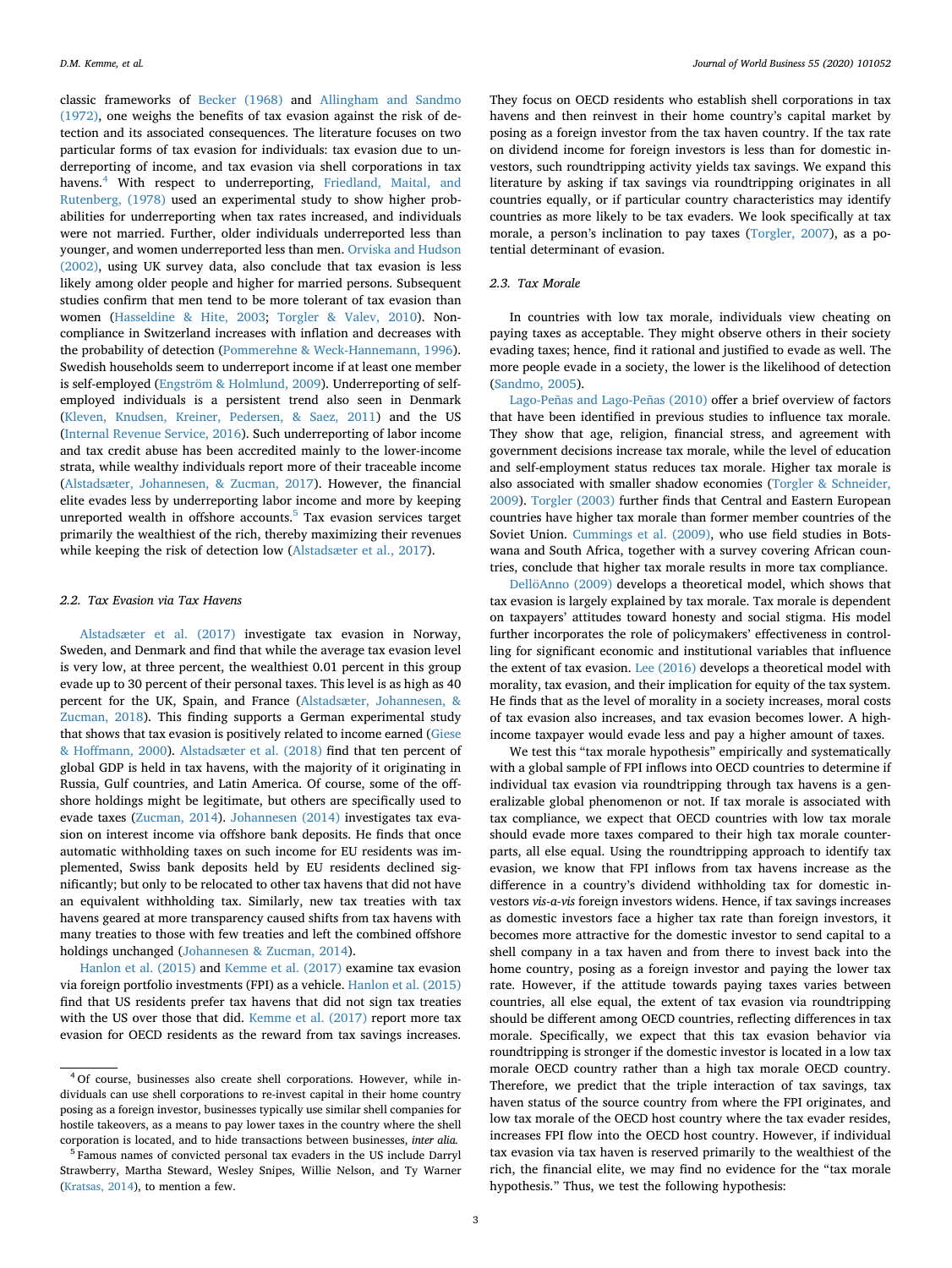Main Hypothesis: *The positive relationship between tax savings and FPI flows from tax havens into OECD host countries, which indicates tax evasion via roundtripping, is more pronounced for low tax morale host countries.*

In the next section, we explain the variables used in this study, construct a tax morale proxy, and discuss other relevant determinants of FPI flows.

# <span id="page-3-0"></span>**3. Data and variable construction**

To test if a country's level of tax morale moderates tax evasion via roundtripping, we focus on the joint impact of tax savings, tax havens, and level of tax morale on foreign equity portfolio (FPI) flows, controlling for other standard variables in this context. Therefore, our dependent variable is *Log (Equity Flows)*, the natural logarithm of FPI that a foreign source country sends to an OECD host country each year during our sample period. We collect FPI inflow data from the *IMF Coordinated Portfolio Flows Investment Survey Database* (CPIS). To remain in the sample, each country pair must have at least three observations and FPI flows of at least USD 1 million [\(Kemme et al., 2017](#page-11-7)). The final sample contains 7451 observations of FPI flows, sent from 138 source countries into 21 OECD host countries, for the period 2002–2013. [Table](#page-10-21) [A1](#page-10-21) in the Appendix lists the host countries, source countries, and source countries with tax haven status. Following [Hanlon et al. \(2015\)](#page-11-6) and [Dharmapala \(2009\)](#page-10-22), source countries that are included either in the *Harmful Tax Competition Report* [\(OECD, 1998\)](#page-11-36) or by [Hines and Rice](#page-11-37) [\(1994\),](#page-11-37) are considered to be tax havens. $6$  Twenty-three of our source countries (17%) are considered tax havens and labeled with a *Source Tax Haven* dummy variable equal to one. As illustrated by [Hanlon et al.](#page-11-6) [\(2015\)](#page-11-6) and [Kemme et al. \(2017\)](#page-11-7), we expect that tax haven status is positively related to FPI inflow.

To test our hypothesis regarding the effect of tax morale on roundtripping via tax havens, we obtain tax morale data from the World Value Survey. Specifically, we focus on the following survey question:

"*Please tell me for each of the following statements whether you think it can always be justified, never justified, or something in between:. . . Cheating on taxes if you have a chance (% "never justified" – code 1 from ten-point scale where 1 = never and 10 = always justifiable).*"

Following [Norris and Inglehart \(2003\),](#page-11-38) for every host country, we calculate the proportion of its population who believes that it is justifiable to cheat on taxes (scores of 2 and higher), which ranges from 30% to approximately 51%, with a median value of 37%. We create a dummy variable *Low Tax Morale*, equal to one if 37% or more of the respondents of a host country believe that it is justifiable to cheat on taxes, and zero otherwise.<sup>[7](#page-3-2)</sup> While tax morale itself is influenced by the individual- and contextual-level variables [\(Lago-Peñas & Lago-Peñas,](#page-11-32) [2010\)](#page-11-32), and the allocation branch and distribution branch of the government [\(Torgler & Schaltegger, 2005](#page-11-39)), *inter alia*, [Torgler \(2007\)](#page-11-31) shows that an increase in corruption reduces tax morale. Further, corruption and capital flows are negatively related ([Wei & Shleifer, 2000\)](#page-11-40). Hence, we expect that investors view countries with low levels of tax morale also to be more corrupt, which would imply the coefficient of the *Low Tax Morale* variable to be negative.

[Clotfelter \(1983\)](#page-10-23) investigates the relationship between tax rates and tax evasion, and his findings suggest that tax rates have a significant effect on the amount of tax evasion. We control for tax rates by

introducing Δ*Tax Savings,* the percentage change of tax savings between every host country and source country pair each year. We subtract the dividend withholding tax for foreign investors from the net dividend tax rates for domestic residents to obtain Tax Savings. The dividend withholding tax in the host country can be lower for foreign investors from source countries with which double taxation avoidance treaties exist. We collect the tax information from the Deloitte International Tax Database and KPMG Individual Tax Rate Survey[.8](#page-3-3) Δ*Tax Savings* by itself should not have any impact on *Log (Equity Flows)*; hence, we expect the coefficient on this variable to be not significantly different from zero.<sup>[9](#page-3-4)</sup>

In the analysis that follows, we also include well-established determinants of FPI flows with variables and specifications as discussed in [Kemme et al. \(2017\).](#page-11-7) *Log (Distance)* is the natural logarithm of the distance in kilometers (km) between the source and the host country, and data are obtained from [Mayer and Zignago \(2011\)](#page-11-41). We expect a negative coefficient for this variable, reflecting home bias ([Aggarwal,](#page-10-24) [Kearney, & Lucey, 2012](#page-10-24); *inter alia*).<sup>[10](#page-3-5)</sup> Because investor protection is greater in common law legal systems relative to civil law systems, we construct a *Common Law Dummy* variable equal to one if the host country has a common law legal system, and zero otherwise. This data is obtained from [La Porta, Lopez-de-Silanes, Shleifer, and Vishny,](#page-11-42) [\(1998\),](#page-11-42) and we expect the coefficient for this variable to be positive since more equity flows into countries with a common law legal system that protects investors better than the civil law legal system ([Globerman](#page-11-43) [& Shapiro, 2003](#page-11-43); [La Porta, Lopez-de-Silanes, Shleifer, & Vishny, 2000](#page-11-44)). In addition, we control for the size of the host country's economy because large and developed markets typically receive more Foreign Direct Investment (FDI) flows in general [\(Alfaro, Chanda, Kalemli-Ozcan,](#page-10-25) [& Sayek, 2004](#page-10-25); [Amaya & Rowland, 2004](#page-10-26)). Hence, we expect positive coefficients for the *Log (Host GDP Per Capita)* variable. We collect data for GDP and population from the World Bank database. Further, *Log (Host Market Capitalization)* measures the depth and development of the host country's financial markets. In line with [Aggarwal et al. \(2012\)](#page-10-24), we expect the coefficient of this variable to be positive.

[Habib and Zurawicki \(2002\)](#page-11-45) note that corruption is a serious obstacle for foreign investment due to operational inefficiencies and perceived wrongdoing. [Javorcik and Wei \(2009\)](#page-11-46) find that an increase in corruption in Eastern European countries reduces the probability of foreign investment by 15 percentage points. To capture this impact of corruption, we use the *Corruption Perception Index* provided by Transparency International. Each year they score countries on the 'degree to which corruption is perceived to exist among public officials.' A higher score represents less corruption. For example, in their 2018 report, Denmark has a score of 88 and is ranked as the least corrupt country, whereas Somalia has a score of 10 and is ranked as the most corrupt country. For our sample period, Transparency International reported scores ranging from 0 (most corrupt) to 10 (least corrupt) till 2011. In 2012, they changed the scoring to range from 0 (most corrupt) to 100 (least corrupt). To be consistent through the sample, we normalize the scores for 2012 and 2013, so that the scores for host countries range from 0 to 10. [Gande and Parsley \(2014\)](#page-11-47) show that countries with a higher *Corruption Perception Index* score experience smaller outflows by foreign investors from equity mutual funds when a country's score falls.

<span id="page-3-1"></span> $^6$  It is important to note that there are alternative classification methods for varying purposes. For example, [Jones, Temouri, and Cobham, \(2018\)](#page-11-48) use a subcomponent of the Tax Justice Network's Financial Secrecy Index (FSI), the Secrecy Score, to identify tax havens. While secrecy is certainly an important aspect of tax havens, our research focuses closely on tax rates. Hence, for this paper, we label a country as a tax haven if it is identified as such by either the OECD or [Hines and Rice \(1994\)](#page-11-37).

<span id="page-3-2"></span> $<sup>7</sup>$  Note also in 4.3 below, we perform sensitivity analysis regarding the cut-offs</sup> for defining the variable.

<span id="page-3-3"></span><sup>8</sup> As noted in [Kemme et al. \(2017\)](#page-11-7), we also compare similar tax rate data from other accounting firm publications and find that our tax rates are consistent across these publications.

<span id="page-3-4"></span><sup>&</sup>lt;sup>9</sup> As [Hanlon et al. \(2015\)](#page-11-6) and [Kemme et al. \(2017\)](#page-11-7) have shown, an increase in tax savings triggers more FPI from tax haven source countries only, because those are the countries via which the host country investors evade taxes. Therefore, there is no expectation that FPI flows increase in general as tax savings increase.

<span id="page-3-5"></span> $10$  As an alternative distance measure, [Hellmanzik and Schmitz \(2017\)](#page-11-49) show that virtual proximity, captured by bilateral internet hyperlinks, impacts bilateral portfolio investment. Due to the nature of our variables of interest and focus on tax havens, we use the traditional geographic distance variables.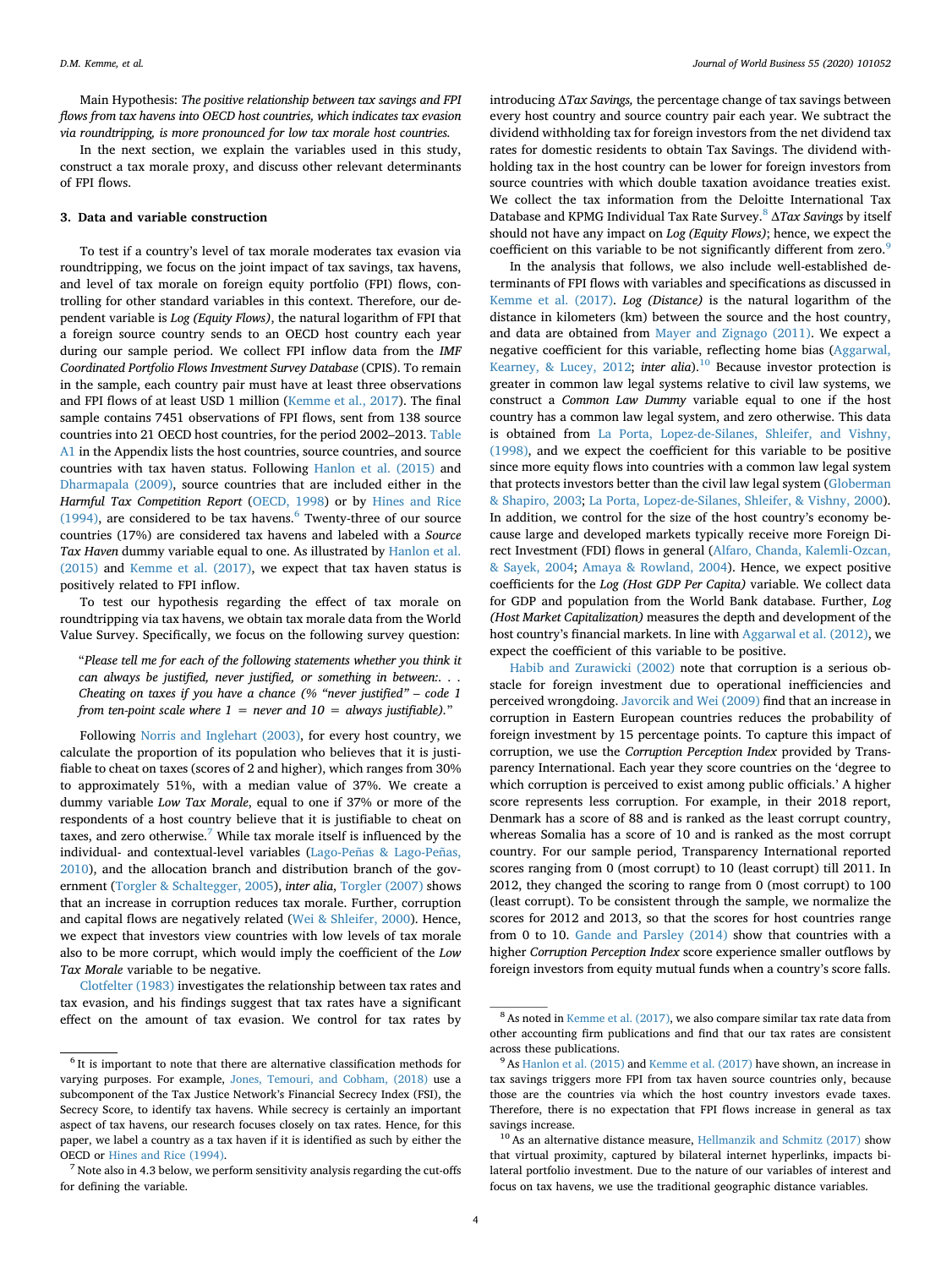Hence, we expect a positive relationship between *Log (Equity Flows)* and the *Corruption Perception Index*.

# A country's exchange rate also influences FPI. Prior literature shows that a weaker US dollar is positively related to an increase in FDI into the US. $^{11}$  $^{11}$  $^{11}$  Non-US investors can reduce investment risk via international diversification, and if the US currency is relatively cheap, the purchasing power of their home currency allows them to purchase relatively more assets in the US. In our analysis, we expect that *Log (Equity Flows)* is positively related to relatively stronger currencies in the source countries. We measure *Relative Exchange Rate* as the host country's bilateral exchange rate with respect to the US dollar, relative to the source country's exchange rate with respect to the US dollar. Exchange rate data are obtained from Thomson Reuters DataStream.<sup>12</sup>

[Table A2](#page-10-27) of the Appendix provides names, descriptions, and sources for all variables we employ, and [Table 1](#page-4-3) below reports the summary statistics. The average FPI between the host and source countries in our sample is USD 10.19 billion, with 19 percent of all flows originating from *Source Tax Haven* countries. Forty-two percent of the FPI flows in our sample were identified as being from *Low Tax Morale* countries. The average Δ*Tax Savings* is close to seven percent but can be as high as 35 percent. The average *Distance* between the source and host countries is 6994 km, with a minimum of 161 km (Austria - Netherlands) and a maximum of 19,517 km (New Zealand - Spain). Twenty-nine percent of the host countries have a *Common Law* legal system. Since our sample consists of inflows into OECD countries, the average *Host GDP Per Capita* is relatively high at USD 40,451. In general, the mean *Host Market Capitalization* in our sample is USD 3.17 trillion, with a maximum of USD 19.94 trillion for companies listed in the US. The *Corruption Perception Index* score, which can range between 0 and 10, averages a value of 7.56 in our sample, with a range from 2.30 to 9.60. In general, our sample has a relatively high score for control for corruption because most OECD countries experience low public corruption. The average Host Exchange Rate (USD) is about three times larger than the Source Exchange Rate (USD).  $13$ 

[Table 2](#page-5-0) presents the Pearson Correlation Matrix for the independent variables in our study. We note that Low Tax Morale is moderately and negatively correlated with Log (Host Market Capitalization), Common Law Dummy, and Log (Distance); Relative Exchange Rate is moderately and negatively correlated with Log (Host GDP Per Capita) and Corruption Perception Index. Further, Log (Host GDP Per Capita) is moderately and positively correlated with Log (Host Market Capitalization), Corruption Perception Index, Log (Host Market Capitalization), and Common Law Dummy. All other correlations are relatively small, and none of these correlations produce any multicollinearity in our regression analysis.

<span id="page-4-4"></span><sup>13</sup> We calculated the correlation matrix, and there are no unusually high correlations between independent variables except for *ΔTax Savings* and *ΔTax Savings\*Low Tax Morale*. Hence we do not use these two variables in the same regression specification. We also do not find multi-collinearity in the regression analysis below, as confirmed by the variance inflation factors being less than three. 14 See [Martin and Rey \(2004\),](#page-11-52) for example.

#### <span id="page-4-3"></span>**Table 1**

Summary Statistics. Herein are summary statistics for all variables. Detailed descriptions and sources are in Appendix [Table A2](#page-10-27). *FPI* reflects foreign portfolio investment flows from the source country to an OECD host country in millions of USD. *Log (Equity Flows)* is the natural logarithm of equity flows from source country to host country. *Source Tax Haven* is a dummy variable equal to 1 when a source country is classified as a tax haven, and 0 otherwise. *Low Tax Morale* is a dummy variable equal to 1 when the mean tax morale score of the host country exceeds 0.37, and 0 otherwise. *Tax Savings* is defined as the difference between host country net dividend tax and host country foreign withholding dividend tax, considering double taxation treaties. *Distance (KM)* measures the distance in kilometers between the two capital cities/financial centers of the host and the source country. *Common Law* is a dummy variable which equals 1 when the host country practices common law, and 0 otherwise. *Host GDP Per Capita* equals the host country's GDP in USD relative to the population of the host country. *Host Market Capitalization* is the market capitalization of all listed companies of the host country in million USD. The *Corruption Perception Index* is obtained from Transperancy International, which measures the misuse of public power for private benefit. For our sample period the score ranges from 0-10. *Host Exchange Rate (USD)* is the host country bilateral exchange rate in terms of USD. *Source Country Exchange Rate (USD)* reflects the source country bilateral exchange rate in terms of USD.

| Variable                                           | N    | Mean    | Std Dev | Minimum  | Maximum  |
|----------------------------------------------------|------|---------|---------|----------|----------|
| FPI (in millions)                                  | 7451 | 10194   | 41656   | 1.00     | 758411   |
| Log (Equity Flows)                                 | 7451 | 19.69   | 2.99    | 13.82    | 27.35    |
| Source Tax Haven                                   | 7451 | 0.19    | 0.39    | 0.00     | 1.00     |
| Low Tax Morale                                     | 7451 | 0.42    | 0.49    | 0.00     | 1.00     |
| $\Delta$ Tax Savings                               | 7451 | 6.59    | 10.58   | $-25.01$ | 35.00    |
| Distance (in kilometers)                           | 7451 | 6994    | 4696    | 161      | 19517    |
| Common Law                                         | 7451 | 0.29    | 0.46    | 0.00     | 1.00     |
| Host GDP Per Capita                                | 7451 | 40451   | 16237   | 4487     | 95190    |
| <b>Host Market Capitalization</b><br>(in millions) | 7451 | 3170456 | 5194535 | 1611     | 19947284 |
| Corruption Perception<br>Index                     | 7451 | 7.5597  | 1.41    | 2.30     | 9.60     |
| Host Exchange Rate (in<br>USD)                     | 7451 | 107     | 287     | 0.50     | 1277     |
| Source Exchange Rate (in<br>USD)                   | 7451 | 314     | 1728    | 0.06     | 25000    |

# <span id="page-4-0"></span>**4. Model and Empirical Analysis**

# <span id="page-4-6"></span>*4.1. Model specification*

Our basic model is a gravity equation, derived from a portfolio optimization model commonly used in the literature.<sup>14</sup> The main independent variable to test the hypothesis regarding the effects of tax morale on tax evasion via roundtripping in OECD host countries is the interaction term between *Source Tax Haven*, *Low Tax Morale*, and *ΔΔTax Savings*, as defined in Section [3](#page-3-0) above. The dependent variable is the log of equity flows from source to host country, *Log (Equity Flows).*

The basic regression model and variants may be written as:

 $Log (Equity Flow)_{ij, t} = \beta_1$  Source Tax Haven  $+ \beta_2$  Low Tax Morale

 $+ \beta_3 \Delta Tax$  Savings

+ β<sub>4</sub> Source Tax Haven \* Low Tax Morale

- + β<sub>5</sub>ΔTax Savings \* Low Tax Morale
- + β<sub>6</sub>ΔTax Savings \* Source Tax Haven
- + β<sub>7</sub>ΔTax Savings \* Source Tax Haven \* Low Tax

*Morale* +  $\beta_k X_{i,j,t}$  + *Year Fixed Effects*<sub>*i*</sub>

+ *Host Fixed Effects* +  $\in$ <sub>*ij,i*</sub>  $(1)$ 

As explained in Section [3](#page-3-0) above, we expect  $\beta_1$  to be positive,  $\beta_2$  to be negative, and  $\beta_3$  to not be significantly different from zero. For our

<span id="page-4-1"></span><sup>&</sup>lt;sup>11</sup> See [Froot and Stein \(1991\);](#page-10-28) [Klein and Rosengren \(1994\)](#page-11-50), and [Dewenter](#page-10-29) [\(1995\)](#page-10-29) for the US, and [Johannesen \(2014\)](#page-11-30) for European countries.

<span id="page-4-2"></span><sup>12</sup> For control variables, we also looked at *Identical Language,* which is a dummy variable equal to one if the source and host country speak the same official language, and zero otherwise. Language data were obtained from [Melitz](#page-11-51) [and Toubal \(2014\).](#page-11-51) Since familiarity with the language in the host country increases foreign investments [\(Aggarwal et al., 2012;](#page-10-24) *inter alia*), we expected a positive coefficient for this variable. However, the *Identical Language* variable remained statistically insignificant across all of our model specifications, and we have omitted this control variable in our reported models.

<span id="page-4-5"></span>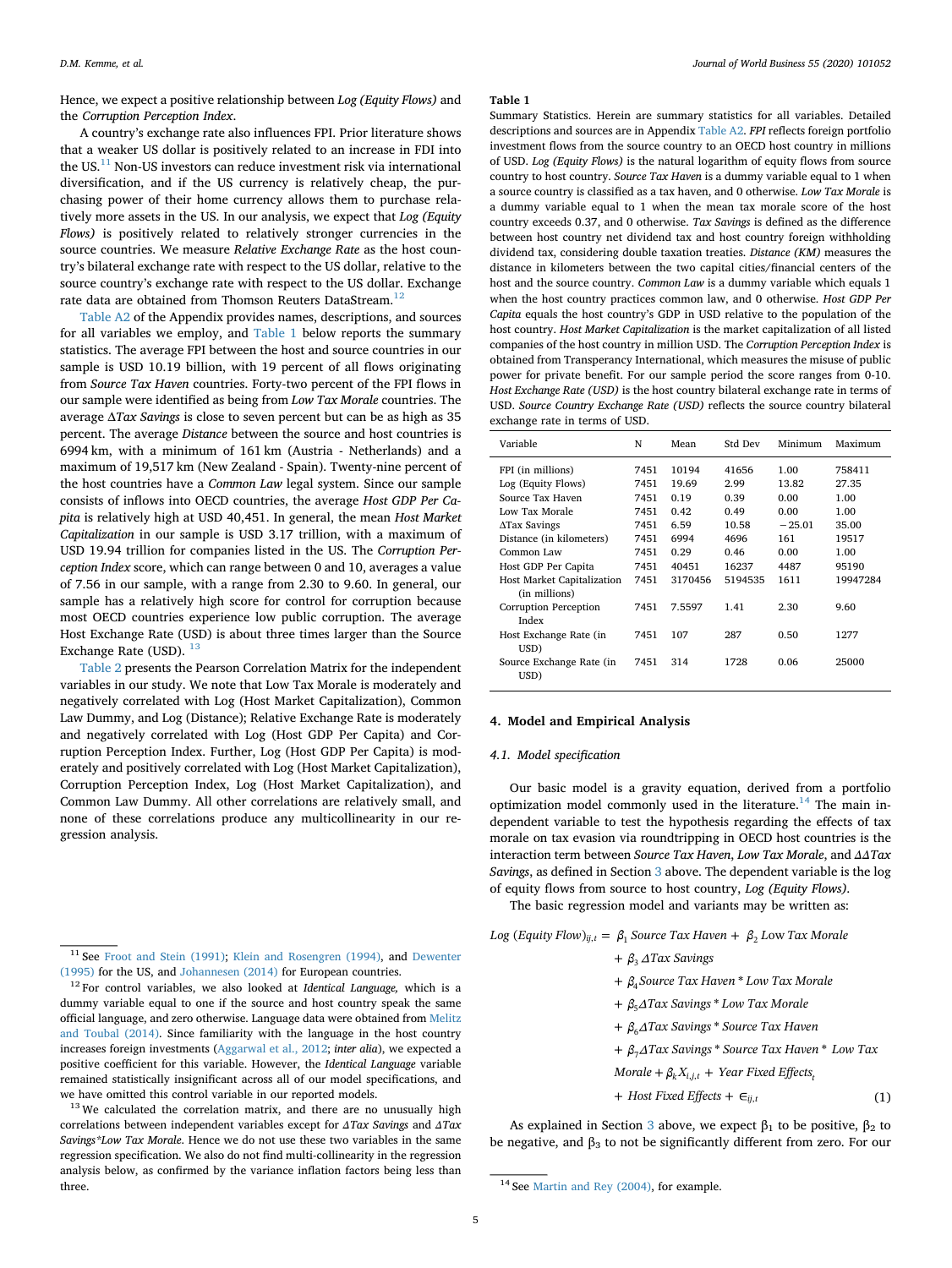<span id="page-5-0"></span>

| Correlation Matrix. Table 2 presents the correlation for the independent variables used in this study. The variables are defined in Table A2. ***, **, * indicates statistical significance at the 1%, 5% and 10% level,<br>respectively. |                     |              |           |                                                       |                              |                                     |                     |                                |                |
|-------------------------------------------------------------------------------------------------------------------------------------------------------------------------------------------------------------------------------------------|---------------------|--------------|-----------|-------------------------------------------------------|------------------------------|-------------------------------------|---------------------|--------------------------------|----------------|
| Variables                                                                                                                                                                                                                                 | Source Tax<br>Haven |              |           | Low Tax Morale ATax Savings Relative Exchange<br>Rate | Log (Host GDP Per<br>Capita) | Log (Host Market<br>Capitalization) | Common Law<br>Dummy | Corruption Perception<br>Index | Log (Distance) |
| Source Tax Haven                                                                                                                                                                                                                          |                     |              |           |                                                       |                              |                                     |                     |                                |                |
| Low Tax Morale                                                                                                                                                                                                                            | $-0.0163$           |              |           |                                                       |                              |                                     |                     |                                |                |
| <b>ATax Savings</b>                                                                                                                                                                                                                       | 0.0032              | $-0.0098$    |           |                                                       |                              |                                     |                     |                                |                |
| Relative Exchange Rate                                                                                                                                                                                                                    | $0.0453***$         | $-0.1895***$ | 0.0021    |                                                       |                              |                                     |                     |                                |                |
| Log (Host GDP Per Capita)                                                                                                                                                                                                                 | $-0.023***$         | $0.2221***$  | $-0.0146$ | $-0.3472***$                                          |                              |                                     |                     |                                |                |
| Log (Host Market                                                                                                                                                                                                                          | 0.0103              | $-0.3590***$ | 0.0060    | $-0.1017***$                                          | $0.4009***$                  |                                     |                     |                                |                |
| Capitalization)                                                                                                                                                                                                                           |                     |              |           |                                                       |                              |                                     |                     |                                |                |
| Common Law Dummy                                                                                                                                                                                                                          | $-0.0157$           | $-0.3415***$ | 0.0054    | $-0.1627***$                                          | $0.2003***$                  | $0.5147***$                         |                     |                                |                |
| Corruption Perception Index                                                                                                                                                                                                               | $-0.0295$           | $0.1076***$  | $-0.0054$ | $-0.3175***$                                          | $0.6580***$                  | $0.0856***$                         | $0.2130***$         |                                |                |
| Log (Distance)                                                                                                                                                                                                                            | $0.0446***$         | $-0.3864***$ | $-0.0116$ | 0.1301                                                | $-0.0048$                    | $0.2603***$                         | $0.2849***$         | $0.0214*$                      |                |
|                                                                                                                                                                                                                                           |                     |              |           |                                                       |                              |                                     |                     |                                |                |

main hypothesis, the variable of interest is the interaction term *ΔΔTax Savings \* Source Tax Haven \* Low Tax Morale*. This interaction term tests our hypothesis that OECD investors in countries with low tax morale evade more taxes via roundtripping than their counterparts in high tax morale countries. We hypothesize that the associated coefficient,  $\beta_7$ , is positive and significant, confirming that roundtripping is more prevalent in low tax morale countries. Alternatively,  $β_7$  could be not statistically different from zero, indicating that low tax morale countries do not evade any more taxes via roundtripping than high tax morale countries. For completeness, we estimate specifications that include interaction terms *Source Tax Haven \* Low Tax Morale* and Δ*Tax Savings \* Source Tax Haven.* Due to high correlations between *ΔΔΔTax Savings* and Δ*Tax Savings\* Low Tax Morale*, we do not use these two variables in the same regression specification. However, we do split the sample into high and low tax morale subsamples as part of our analysis.

Xi,j,t is a vector of common control variables for *Log (Equity Flows)* , including *Log (Distance)* , *Common Law Dummy* , *Log (Host GDP Per Capita)* , *Host Market Capitalization, Corruption Perception Index,* and *Relative Exchange Rate*. All variables are as defined in the previous section. Collectively, these variables effectively control for home bias and country-specific characteristics such as equity market features and transaction costs. The associated coefficients are elements of the vector  $\beta_k$ . We include year fixed effects to account for unmeasured determinants that vary irregularly over time, and host country fixed effects for country-specific idiosyncrasies not captured by the other independent variables. We estimate using clustered standard errors, by host country and year, to provide consistent standard errors and appropriate coef-ficient test statistics.<sup>[15](#page-5-1)</sup>

# *4.2. Empirical Analysis*

[Table 3](#page-6-0) presents the main results. Panel A represents our basic model with specific country control variables only, while Panel B includes host country fixed effects and year fixed effects. To avoid the multicollinearity issue discussed in the previous section, Model II includes the Δ*Tax Savings* variable, while Model III includes the interaction term Δ*Tax Savings* \* *Low Tax Morale*. As discussed in Section [3,](#page-3-0) a country is classified as a low tax morale country if at least 37% of its population indicated that cheating on taxes is justifiable. The 37% cutoff represents the median value.

This study expands previous findings of increased FPI flows from tax havens when tax savings between domestic and foreign investors widen, evidencing tax evasion via roundtripping ([Hanlon et al., 2015](#page-11-6) ; [Kemme et al., 2017](#page-11-7)). Acknowledging the importance of the previous finding, we ask if this tax evasion behavior persists across the board, or if it is moderated by a country's attitude towards paying taxes, as captured by the *Tax Morale* dummy variable. In support of our Hypothesis, the triple interaction coefficient of Δ*Tax Savings \* Source Tax Haven \* Low Tax Morale* (β 7) is positive and highly significant at the 5% (Panel A) and 1% (Panel B) levels. Note that we report hierarchical regression results, which indicate that the inclusion of the interaction terms in both Models II and III increases the share of the explained variation in the dependent variable, and that this increase is statistically significant at the 5% level (Panel A) and 10% level (Panel B). $^{16}$  $^{16}$  $^{16}$ Therefore, we find strong evidence that tax evasion via roundtripping originating from countries with low tax morale is greater than that of other countries. From an economic perspective, our results suggest that in low tax morale countries, a 1% increase in tax savings results in a

<span id="page-5-1"></span><sup>&</sup>lt;sup>15</sup> Clustered standard errors in the panel data setting yield unbiased and asymptotically (in the number of cross- sections) efficient standard errors [\(Petersen, 2009;](#page-11-53) [Thompson, 2011\)](#page-11-54).

<span id="page-5-2"></span><sup>&</sup>lt;sup>16</sup> We thank an anonymous referee who suggested this hierarchical regression analysis.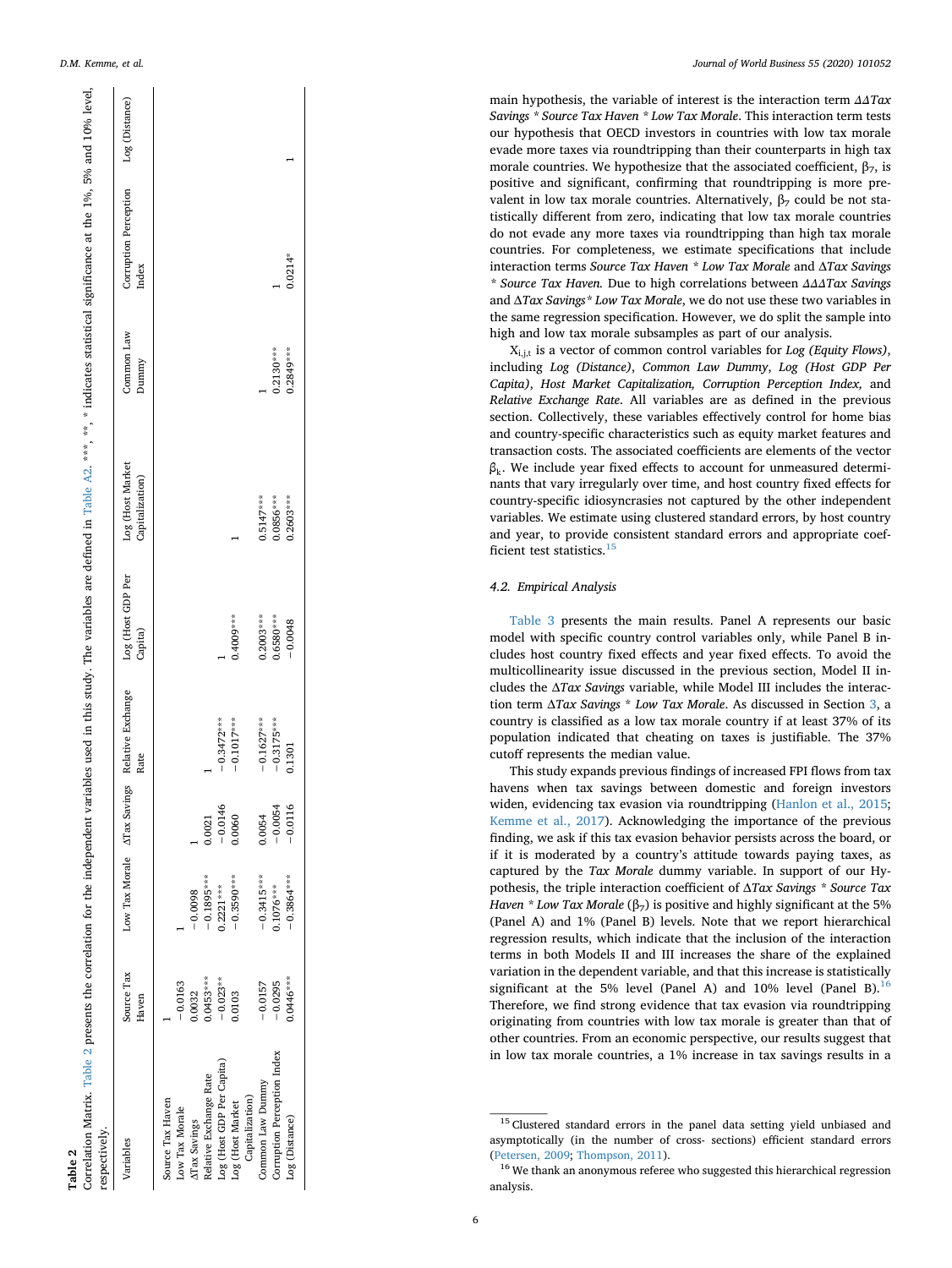<span id="page-6-0"></span>Regression Results for Basic Specifications. Regression results are presented below. The dependent variable, *Log (Equity Flows)*, is the natural logarithm of equity flows from source country to host country. The main independent variable of interest is *Low Tax Morale* and its interaction with *Source Tax Haven* and *ΔTax Savings*. In particular, the triple interaction term *Source Tax Haven \*ΔTax Savings\* Low Tax Morale*, captures roundtripping based on host country tax morality. Models I-III in Panel A are estimated with host and year clustered standard errors and no fixed effects. In Models I-III in Panel B both host and year fixed effects are included, and standard errors are clustered by host and year. Standard errors are in parentheses. \*\*\*, \*\*, \* indicates statistical significance at 1%, 5% and 10% respectively.

| Panel A. No Fixed Effects           |                          |              |              |
|-------------------------------------|--------------------------|--------------|--------------|
| Parameter                           | I                        | П            | Ш            |
|                                     | Low Tax Morale at Median |              |              |
|                                     |                          |              |              |
| Intercept                           | 6.5774***                | 6.5659***    | 6.5657***    |
|                                     | (1.065)                  | (1.056)      | (1.057)      |
| Source Tax Haven                    | $0.8015***$              | $0.6555**$   | $0.6555***$  |
|                                     | (0.053)                  | (0.071)      | (0.071)      |
| Low Tax Morale                      | $-0.3216***$             | $-0.3893***$ | $-0.3893***$ |
|                                     | (0.10)                   | (0.109)      | (0.109)      |
| $\Delta$ Tax Savings                | 0.0005                   | 0.0004       |              |
|                                     | (0.107)                  | (0.000)      |              |
| Source Tax Haven * Low Tax Morale   |                          | $0.4157***$  | $0.4158***$  |
|                                     |                          | (0.106)      | (0.106)      |
| ATax Savings * Low Tax Morale       |                          |              | 0.0004       |
|                                     |                          |              | (0.000)      |
| ATax Savings * Source Tax Haven     |                          | $-0.0248$    | $-0.0244$    |
|                                     |                          | (0.084)      | (0.086)      |
| ATax Savings * Source Tax Haven *   |                          | 0.3981**     | $0.3976**$   |
| Low Tax Morale                      |                          |              |              |
|                                     |                          | (0.168)      | (0.168)      |
| Relative Exchange Rate              | 0.0002                   | 0.0002       | 0.0002       |
|                                     | (0.000)                  | (0.000)      | (0.000)      |
| Log (Host GDP Per Capita)           | $0.5424***$              | $0.5448***$  | $0.5448***$  |
|                                     | (0.147)                  | (0.147)      | (0.147)      |
| Log (Host Market Capitalization)    | 0.3904***                | 0.3919***    | 0.3919***    |
|                                     | (0.036)                  | (0.036)      | (0.036)      |
| Common Law Dummy                    | $0.6800***$              | $0.6743***$  | $0.6743***$  |
|                                     | (0.118)                  | (0.117)      | (0.117)      |
| Corruption Perception Index         | 0.1882***                | 0.1884***    | $0.1884***$  |
|                                     | (0.045)                  | (0.045)      | (0.045)      |
| Log (Distance)                      | $-0.5937***$             | $-0.5969***$ | $-0.5969***$ |
|                                     | (0.028)                  | (0.028)      | (0.028)      |
| <b>Host Fixed Effects</b>           | No                       | No           | No           |
| Year Fixed Effects                  | No                       | No           | No           |
| No of Observation                   | 7451                     | 7451         | 7451         |
| Adjusted R Square                   | 0.1443                   | 0.1451       | 0.1451       |
| Hierarchical Analysis (Models 1 vs. |                          |              |              |
| 2 and Models 1 vs. 3)               |                          |              |              |
| R Square                            | 0.1453                   | 0.1465       | 0.1465       |
| $\Delta$ R Square                   |                          | 0.0012       | 0.0012       |
| $\Delta F$                          |                          | $3.30**$     | $2.55**$     |
|                                     |                          |              |              |
| Panel B. With Year and Country      |                          |              |              |
| <b>Fixed Effects</b>                |                          |              |              |
| Parameter                           | I                        | $_{\rm II}$  | III          |
|                                     |                          |              |              |
| Source Tax Haven                    | $0.8138**$               | $0.6618***$  | $0.6618***$  |
|                                     | (0.052)                  | (0.070)      | (0.070)      |
| Low Tax Morale                      | 0.0086                   | $-0.0472$    | $-0.0471$    |
|                                     | (0.490)                  | (0.491)      | (0.492)      |
| $\Delta$ Tax Savings                | 0.0004                   | 0.0004       |              |
|                                     | (0.000)                  | (0.000)      |              |
| Source Tax Haven * Low Tax Morale   |                          | 0.4039 ***   | 0.4039***    |
|                                     |                          | (0.100)      | (0.100)      |
| ΔTax Savings * Low Tax Morale       |                          |              | 0.0004       |
|                                     |                          |              | (0.000)      |
| ∆Tax Savings * Source Tax Haven     |                          | $-0.0474$    | $-0.0469$    |
|                                     |                          | (0.075)      | (0.075)      |
| ATax Savings * Source Tax Haven *   |                          | $0.2961***$  | $0.2956***$  |
| Low Tax Morale                      |                          |              |              |
|                                     |                          |              |              |

Relative Exchange Rate 0.0004

Log (Host GDP Per Capita) 0.1965 0.1989 0.1990

|  |  | Table 3 (continued) |
|--|--|---------------------|
|--|--|---------------------|

|  |  | Panel B. With Year and Country |
|--|--|--------------------------------|

| <b>Fixed Effects</b>                                         |              |              |              |
|--------------------------------------------------------------|--------------|--------------|--------------|
| Parameter                                                    | T            | $_{\rm II}$  | Ш            |
|                                                              | (0.422)      | (0.425)      | (0.425)      |
| Log (Host Market Capitalization)                             | $0.3519**$   | $0.3636**$   | $0.3636**$   |
|                                                              | (0.184)      | (0.184)      | (0.184)      |
| Common Law Dummy                                             | 3.6187***    | 3.5725***    | 3.5724***    |
|                                                              | (0.984)      | (0.984)      | (0.984)      |
| Corruption Perception Index                                  | $-0.0240$    | $-0.0257$    | $-0.0257$    |
|                                                              | (0.143)      | (0.142)      | (0.142)      |
| Log (Distance)                                               | $-0.6475***$ | $-0.6525***$ | $-0.6526***$ |
|                                                              | (0.029)      | (0.028)      | (0.029)      |
| <b>Host Fixed Effects</b>                                    | Yes          | Yes          | Yes          |
| Year Fixed Effects                                           | <b>Yes</b>   | <b>Yes</b>   | Yes          |
| No of Observation                                            | 7451         | 7451         | 7451         |
| Adjusted R Square                                            | 0.9811       | 0.9811       | 0.9811       |
| Hierarchical Analysis (Models 1 vs.<br>2 and Models 1 vs. 3) |              |              |              |
| R Square                                                     | 0.9812       | 0.9812       | 0.9812       |
| $\triangle$ R Square                                         |              | 0.0000       | 0.0000       |
| ΛF                                                           |              | $2.43*$      | $1.89*$      |

34.5% increase in FPI from tax havens. $17$  Using the average annual FPI inflow from a tax haven into a low tax morale country in our sample, which is USD 13 billion, a 1% increase in tax savings would result in an increase in tax evasion of approximately USD 4.5 billion.

This seemingly important caveat for individual OECD country's behavior has not been considered in the literature thus far and, hence, therein lies the significant contribution of this paper. Consequently, individuals in countries with lower tax morale find it not only justifiable to evade taxes domestically, but they also take advantage of international tax evasion strategies.

The coefficients of our control variables are consistent with prior studies. For example, the coefficient for *Source Tax Haven*  $(\beta_1)$  is positive and highly significant at the 1% level, both with and without fixed effects. Hence, significantly more FPI flows into the OECD from tax haven countries than other source countries. *Low Tax Morale* has a negative and highly significant coefficient  $(\beta_2)$  in Panel A, indicating less investment into countries with low tax morale. However, once we control for fixed effects in Panel B, country-specific and time characteristics dominate the contribution of tax morale, and this coefficient is no longer significantly different from zero. Hence, by itself, the level of tax morale plays no role in international equity flows; rather, it is the level of tax morale in a specific subset of countries that makes a difference. For example, the coefficient of the interaction term, *Source Tax Haven \* Low Tax Morale* ( $\beta_4$ ), is significantly positive for all models, implying that OECD countries with low tax morale also receive significantly more FPI flows from tax havens than other source countries. As anticipated, Δ*Tax Savings* (β3) is not significantly different from zero. Further, the interaction terms  $ΔTax$  *Savings \* Low Tax Morale* (β<sub>5</sub>) and Δ*Tax Savings \* Source Tax Haven* (β6) are also not significantly different from zero.

In line with prior studies, we find that the estimated coefficients for *Log (Host Market Capitalization)* and *Common Law Dummy* are positive and highly significant, and the coefficient for *Log (Distance)* is negative and highly significant. Thus, OECD host countries with deeper capital markets and a common law legal system with better investor protection attract higher foreign portfolio inflows. In line with the home bias literature, more foreign portfolio inflows originate from nearby countries.

 $(0.103)$   $(0.103)$ <br> $0.0004**$   $0.0004**$ 

 $(0.000)$   $(0.000)$   $(0.000)$ 

<span id="page-6-1"></span><sup>&</sup>lt;sup>17</sup> [Table 2](#page-5-0), Panel B, Model II, shows that the coefficient for the roundtripping triple-interaction term is 0.2961 (it is very similar in Model IV, 0.2956). Hence, the impact on FPI flow for a 1% change in tax rates is equal to  $(e^0.2961 - 1)$ , or 34.5%.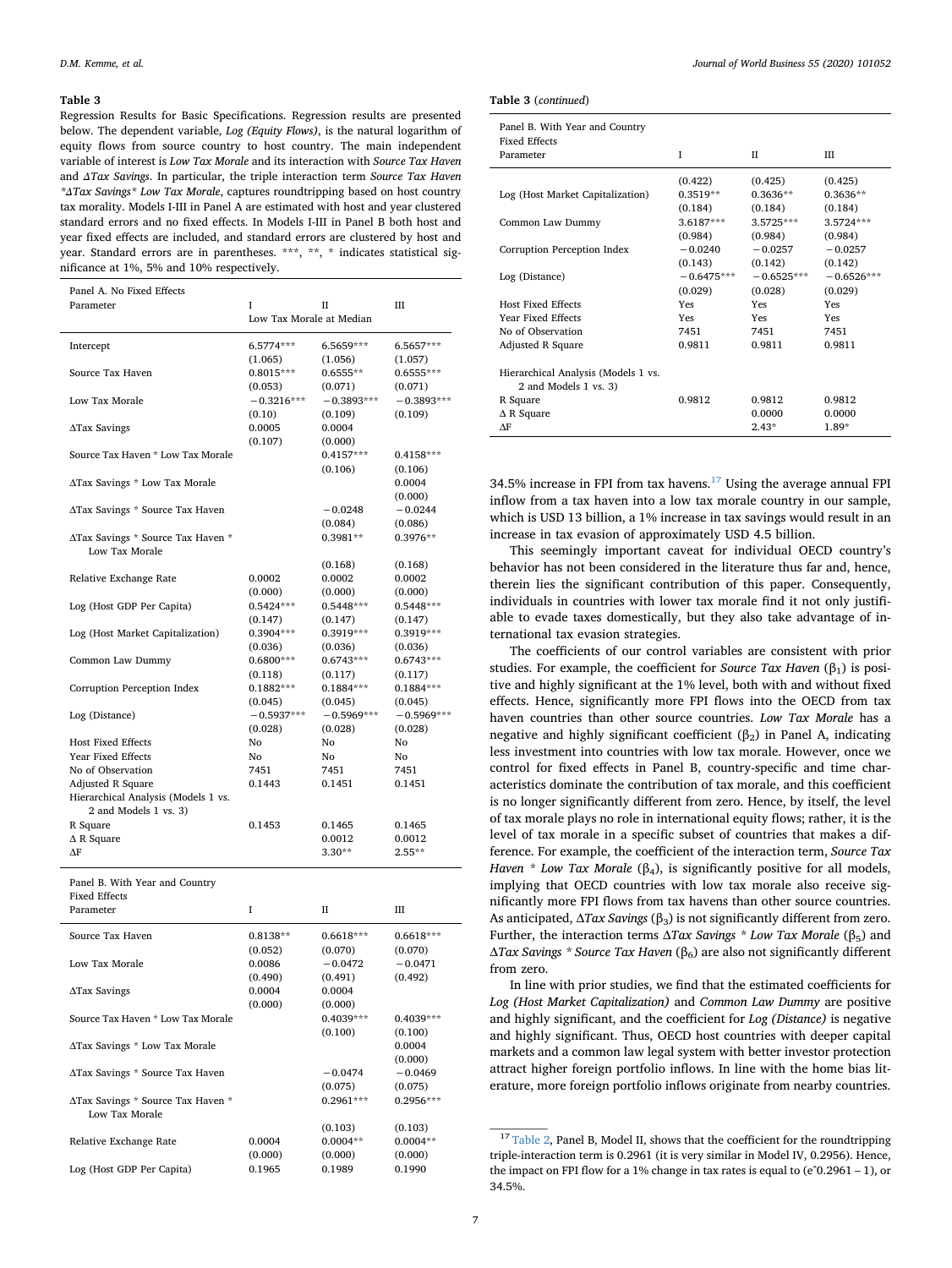<span id="page-7-0"></span>Robustness Tests – Different Definitions of Tax Morale. Additional regression results with alternative definitions of *Low Tax Morale* are below. The dependent variable is *Log (Equity Flows)*, the natural logarithm of equity flows from source country to host country. As in the previous table, the independent variable of interest is *Source Tax Haven* \**ΔΔTax Savings*\* *Low Tax Morale*, the triple interaction that captures roundtripping based on host country tax morality. In Models I and II *Low Tax Morale* takes the value 1 when the host tax morality score is greater than or equal to 0.32 (25th percentile). In Models III and IV *Low Tax Morale* takes the value 1 when the host country tax morality score is greater than or equal to 0.41 (75th percentile). All models are estimated with host and year fixed effects, and standard errors are clustered by host and year. Standard errors are in parentheses. \*\*\*, \*\*, \* indicates statistical significance at 1%, 5% and 10% respectively.

| Parameter                                        | 1<br>Low Tax Morale at 25th Percentile | $_{\text{II}}$ | III<br>Low Tax Morale at 75th Percentile | <b>IV</b>    |
|--------------------------------------------------|----------------------------------------|----------------|------------------------------------------|--------------|
| Source Tax Haven                                 | $0.6266***$                            | $0.6267***$    | $0.7289***$                              | $0.7288***$  |
|                                                  | (0.093)                                | (0.093)        | (0.061)                                  | (0.061)      |
| Low Tax Morale Dummy                             | $-0.0290$                              | $-0.0289$      | 2.6592**                                 | 2.6592**     |
|                                                  | (0.493)                                | (0.493)        | (1.114)                                  | (1.114)      |
| ΔTax Savings                                     | 0.0004                                 |                | 0.0004                                   |              |
|                                                  | (0.000)                                |                | (0.000)                                  |              |
| Source Tax Haven * Low Tax Morale                | $0.3395***$                            | $0.3394**$     | $0.4440***$                              | $0.4440***$  |
|                                                  | (0.109)                                | (0.109)        | (0.097)                                  | (0.097)      |
| ATax Savings * Low Tax Morale                    |                                        | 0.0004         |                                          | 0.0004       |
|                                                  |                                        | (0.000)        |                                          | (0.000)      |
| ATax Savings * Source Tax Haven                  | $-0.0787$                              | $-0.0783$      | 0.0093                                   | 0.0097       |
|                                                  | (0.072)                                | (0.071)        | (0.078)                                  | (0.078)      |
| ATax Savings * Source Tax Haven * Low Tax Morale | $0.3098***$                            | $0.3094***$    | $0.1960*$                                | $0.1956*$    |
|                                                  | (0.117)                                | (0.117)        | (0.109)                                  | (0.109)      |
| Relative Exchange Rate                           | $0.0004**$                             | $0.0004**$     | $0.0004**$                               | $0.0004**$   |
|                                                  | (0.000)                                | (0.000)        | (0.000)                                  | (0.000)      |
| Log (Host GDP Per Capita)                        | 0.1998                                 | 0.2000         | 0.1959                                   | 0.1961       |
|                                                  | (0.425)                                | (0.425)        | (0.423)                                  | (0.423)      |
| Log (Host Market Capitalization)                 | $0.3660**$                             | $0.3661**$     | $0.3524*$                                | $0.3524*$    |
|                                                  | (0.183)                                | (0.183)        | (0.183)                                  | (0.183)      |
| Common Law Dummy                                 | 3.5706***                              | 3.5703***      | $3.6133***$                              | $3.6133***$  |
|                                                  | (0.982)                                | (0.982)        | (0.981)                                  | (0.981)      |
| Corruption Perception Index                      | $-0.0282$                              | $-0.0281$      | $-0.0245$                                | $-0.0245$    |
|                                                  | (0.142)                                | (0.142)        | (0.142)                                  | (0.142)      |
| Log (Distance)                                   | $-0.6502***$                           | $-0.6502***$   | $-0.6511***$                             | $-0.6511***$ |
|                                                  | (0.029)                                | (0.029)        | (0.029)                                  | (0.029)      |
| <b>Host Fixed Effects</b>                        | Yes                                    | Yes            | Yes                                      | Yes          |
| Year Fixed Effects                               | Yes                                    | Yes            | Yes                                      | Yes          |
| No of Observation                                | 7451                                   | 7451           | 7451                                     | 7451         |
| Adjusted R Square                                | 0.9812                                 | 0.9812         | 0.9812                                   | 0.9812       |

The coefficients for *Relative Exchange Rate* (host relative to source) become positive and significant in the specifications with interaction terms and fixed effects (Panel B, Models II and III). Coefficients for *Log (Host GDP Per Capita)* and *Corruption Perception Index* are positive and significant only models in Panel A. When fixed effects are included, other country and time characteristics dominate the contribution of these variables. In summary, the coefficient estimates for all of the other determinants are similar to [Kemme et al. \(2017\).](#page-11-7)

Since we constructed the tax morale variable using the median scores as the benchmark for high and low tax morale, it may be worthwhile to determine whether our results are sensitive to the construction of this variable. In [Table 4](#page-7-0), we present two alternative specifications for the computation of *Low Tax Morale* as robustness tests. In Models I and II, we redefine the *Low Tax Morale* dummy to equal one if the mean value of the host country's low tax morale score is at least equal to 32%, which represents the 25th percentile. In Model III and IV, the *Low Tax Morale* dummy equals one if the host country tax morale mean score is at least equal to 41%, which represents the 75th percentile. All specifications include host country and year fixed effects, and standard errors are clustered by host country and year. The coefficient for our main independent variable of interest, the triple interaction of Δ*Tax Savings, Source Tax Haven,* and *Low Tax Morale*, remains positive and is statistically significant at the 1% level for Models I and II, and at the 10% level for Models III and IV. Hence, our finding that tax evasion via roundtripping takes place particularly in low tax morale OECD countries, instead of high tax morale countries, remains robust to changes in the cutoff to define the *Low Tax Morale* dummy; however, statistical significance of this finding is lower when we widen the definition of *Low Tax Morale*. We conclude that our original definition and specification of *Low Tax Morale,* with the host countries' low tax morale score being of the 50th percentile, is appropriate.

### *4.3. Additional issues and robustness tests*

We also note that the average FPI flows into the US (USD 40 billion) are disproportionally larger than average flows into the rest of the OECD countries in our sample (USD 5.7 billion), and this difference is statistically significant at the 1% level. To ensure that our prior results are not influenced by the vast FPI flows into the US, we estimate similar specifications excluding the US as a host country from the sample, as robustness tests, and these are reported in [Tables 5 and 6](#page-8-1). Our results remain consistent.

In [Table 5](#page-8-1), we re-run our basic regression model for the various definitions of *Low Tax Morale*, at the 50th (Models I and II), 25th (Models III and IV), and 75th percentile (Models V and VI). All models include year and host country fixed effects. The coefficient of the triple interaction between Δ*Tax Savings, Source Tax Haven,* and *Low Tax Morale* remains positive and statistically significant across all additional model specifications.<sup>[18](#page-7-1)</sup> Again, we find that the significance of this

<span id="page-7-1"></span><sup>&</sup>lt;sup>18</sup> In our sample, low tax morale host countries generally have higher personal tax rates compared to high tax morale host countries. We re-run the models, controlling for personal tax rates in our specifications (similar to Models II and III in [Table 3](#page-6-0), Panel B), and find that the coefficient on personal tax rates is statistically insignificant. The triple interaction variable of *ΔTax Savings \* Source Tax Haven \* Low Tax Morale* remains positive and statistically significant. The results are available upon request.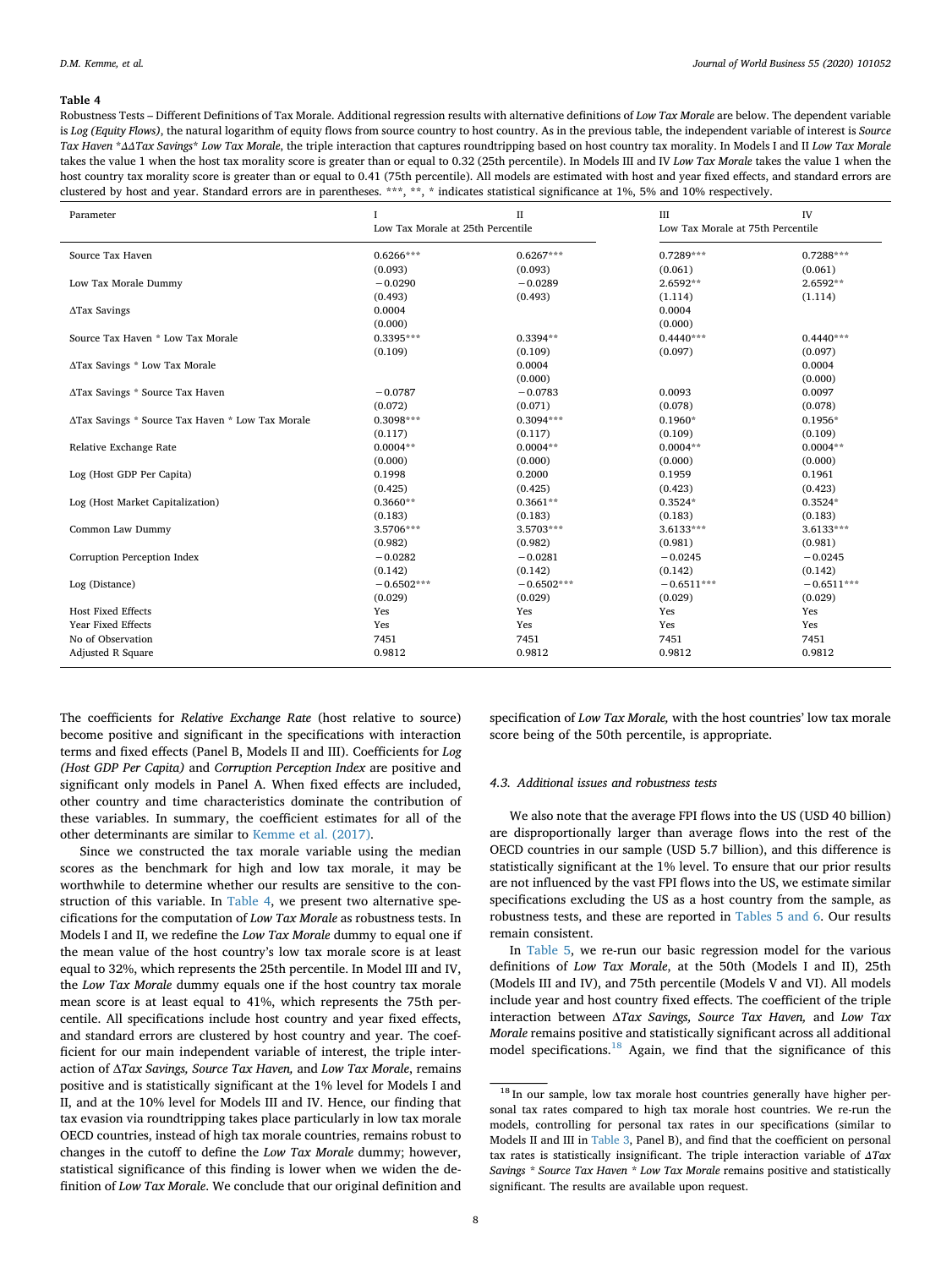<span id="page-8-1"></span>Robustness Tests - Excluding US from the Host Country Sample at different Definitions of Tax Morale. This table presents results for the models excluding US host country observations from the overall sample. The dependent variable is *Log (Equity Flows)*, the natural logarithm of equity flows from source country to host country. As in the previous regression tables, the independent variable of interest is *Source Tax Haven* \**ΔΔTax Savings*\* *Low Tax Morale*, the triple interaction that captures roundtripping based on host country tax morality. For Models I and II *Low Tax Morale* taxes the value 1 when the host tax morale score is greater than 0.37 (50th percentile). In Models III and IV Low *Tax Morale* takes the value 1 when the host country morale score is greater than 0.32 (25th percentile). In Models V and VI *Low Tax Morale* takes the value 1 when the host country tax morale score is greater than 0.41 (75th percentile). All models are estimated with host and year fixed effects, and standard errors are clustered by host and year. Standard errors are in parentheses. \*\*\*, \*\*, \* indicates statistical significance at 1%, 5% and 10% respectively.

| Parameter                                        | T<br>Low Tax Morale at Median | $_{\rm II}$       | Ш<br>Low Tax Morale at 25th Percentile | <b>IV</b>         | V<br>Low Tax Morale at 75th Percentile | VI                |
|--------------------------------------------------|-------------------------------|-------------------|----------------------------------------|-------------------|----------------------------------------|-------------------|
| Source Tax Haven                                 | $0.7267***$                   | $0.7267***$       | $0.7189***$                            | $0.7187***$       | 0.7886***                              | 0.7886***         |
|                                                  | (0.078)                       | (0.078)           | (0.118)                                | (0.118)           | (0.065)                                | (0.065)           |
| Low Tax Morale Dummy                             | 2.0010                        | 2.0010            | 2.0291                                 | 2.0288            | 2.5933*                                | 2.5934*           |
|                                                  | (1.427)                       | (1.427)           | (1.429)                                | (1.429)           | (1.353)                                | (1.353)           |
| $\Delta$ Tax Savings                             | 0.0004<br>(0.000)             |                   | 0.0004<br>(0.000)                      |                   | 0.0004<br>(0.000)                      |                   |
| Source Tax Haven * Low Tax Morale                | $0.3461***$                   | $0.3461***$       | $0.2515*$                              | $0.2515*$         | $0.3916***$                            | $0.3916***$       |
|                                                  | (0.107)                       | (0.107)           | (0.131)                                | (0.131)           | (0.100)                                | (0.101)           |
| ΔTax Savings * Low Tax Morale                    |                               | 0.0004<br>(0.000) |                                        | 0.0004<br>(0.000) |                                        | 0.0004<br>(0.000) |
| ATax Savings * Source Tax Haven                  | $-0.0517$                     | $-0.0514$         | $-0.0806$                              | $-0.0803$         | 0.0088                                 | 0.0092            |
|                                                  | (0.078)                       | (0.077)           | (0.076)                                | (0.077)           | (0.080)                                | (0.080)           |
| ATax Savings * Source Tax Haven * Low Tax Morale | $0.3021***$                   | $0.3017***$       | $0.3087***$                            | $0.3083***$       | $0.1958*$                              | $0.1955*$         |
|                                                  | (0.105)                       | (0.105)           | (0.119)                                | (0.119)           | (0.111)                                | (0.111)           |
| Relative Exchange Rate                           | $0.0004**$                    | $0.0004**$        | $0.0004**$                             | $0.0004**$        | $0.0004**$                             | $0.0004**$        |
|                                                  | (0.000)                       | (0.000)           | (0.000)                                | (0.000)           | (0.000)                                | (0.000)           |
| Log (Host GDP Per Capita)                        | 0.1878                        | 0.1879            | 0.1888                                 | 0.1889            | 0.1840                                 | 0.1842            |
|                                                  | (0.514)                       | (0.515)           | (0.514)                                | (0.514)           | (0.513)                                | (0.513)           |
| Log (Host Market Capitalization)                 | $0.3727**$                    | $0.3728**$        | $0.3758***$                            | $0.3759***$       | $0.3590**$                             | $0.3591**$        |
|                                                  | (0.177)                       | (0.177)           | (0.177)                                | (0.177)           | (0.176)                                | (0.176)           |
| Common Law Dummy                                 | 1.4594***                     | 1.4594**          | $1.4526***$                            | 1.4526**          | 3.5544***                              | 3.5544***         |
|                                                  | (0.439)                       | (0.439)           | (0.438)                                | (0.438)           | (1.182)                                | (1.182)           |
| Corruption Perception Index                      | $-0.0052$                     | $-0.0052$         | $-0.0075$                              | $-0.0075$         | $-0.0050$                              | $-0.0051$         |
|                                                  | (0.152)                       | (0.152)           | (0.153)                                | (0.153)           | (0.152)                                | (0.152)           |
| Log (Distance)                                   | $-0.6749***$                  | $-0.6750***$      | $-0.6720***$                           | $-0.6720***$      | $-0.6747***$                           | $-0.6747***$      |
|                                                  | (0.029)                       | (0.029)           | (0.029)                                | (0.029)           | (0.028)                                | (0.028)           |
| <b>Host Fixed Effects</b>                        | Yes                           | Yes               | Yes                                    | Yes               | Yes                                    | Yes               |
| Year Fixed Effects                               | Yes                           | Yes               | Yes                                    | Yes               | Yes                                    | Yes               |
| No of Observation                                | 6475                          | 6475              | 6475                                   | 6475              | 6475                                   | 6475              |
| <b>Adjusted R Square</b>                         | 0.9833                        | 0.9833            | 0.9833                                 | 0.9833            | 0.9833                                 | 0.9833            |

coefficient changes from the 1% to the 10% level when the cutoff for *Low Tax Morale* is at the 75th percentile and includes more host countries. Therefore, even if the US is excluded as a host country, the economic implication is similar to our findings in [Table 3:](#page-6-0) a 1% increase in tax savings in low tax morale countries results in a 35.3% increase in FPI from tax havens.<sup>19</sup>

An alternative way to examine if tax morale has any effect on roundtripping is to divide the sample into subsamples of low tax morale countries and high tax morale countries. This also alleviates the high correlation issue between Δ*Tax Savings* and Δ*Tax Savings \* Low Tax Morale*, which we commented on in Section [4.1](#page-4-6). We follow the [Hanlon](#page-11-6) [et al. \(2015\)](#page-11-6) and [Kemme et al. \(2017\)](#page-11-7) model of roundtripping for those subsamples, and now focus on the coefficient of the original roundtripping interaction term, Δ*Tax Savings \* Source Tax Haven.* To support our regression results for the full sample, we expect to find evidence of roundtripping for the low tax morale subsample, but no (or less) evidence of roundtripping for the high tax morale subsample. [Table 6](#page-9-0) reports these results. Models I and II represent the low tax morale subsample, where we find that the Δ*Tax Savings \* Source Tax Haven* coefficient is, as expected, positive and statistically significant. A 1% increase in tax savings for the low tax morale subsample results in an increase of 27% (Model I) or 28% (Model II) in FPI inflows from tax havens. Hence, we find persistent evidence that low tax morale

countries engage in tax evasion via roundtripping. Models III and IV represent the high tax morale subsample, and we find no evidence of tax evasion via roundtripping for our high tax morale subsample because the Δ*TaxSavings \* Source Tax Haven* roundtripping coefficient is not statistically different from zero.

The results of the robustness tests strengthen our contribution to the literature that tax morale plays a vital role in deciding whether investors of a host country will evade taxes via roundtripping or not.

#### <span id="page-8-0"></span>**5. Conclusions**

We examine the role of tax morale on tax evasion of individuals via roundtripping domestic equity investments through tax havens. In a sample of 21 OECD host countries and 138 source countries, we find that countries with low tax morale, i.e., with individuals who find it justifiable to cheat on taxes, experience higher roundtripping *vis-a-vis* countries with higher tax morale. The results demonstrate that in low tax morale countries, a 1% change in tax savings, the difference in taxes on investment income charged to a domestic versus a foreign investor, changes the FPI inflows from tax havens by 22%–35%. We, therefore, confirm the claims from [Hanlon et al. \(2015\)](#page-11-6) and [Kemme et al. \(2017\)](#page-11-7), that investors are more likely to evade taxes by "roundtripping" their investment income via tax havens when tax savings become more attractive. However, our major contribution is that tax evasion via roundtripping is not a generalizable phenomenon that policymakers in all countries should focus on equally. Instead, we show evidence that this type of tax evasion is found primarily in countries with low tax morale. In addition to providing valuable information to policymakers,

<span id="page-8-2"></span> $^{19}$  This result is based on Model I. The results are very similar for Models II-IV. The impact on FPI is smaller, but still at 22%, for the broadest definition of *Low Tax Morale* in Models V and VI.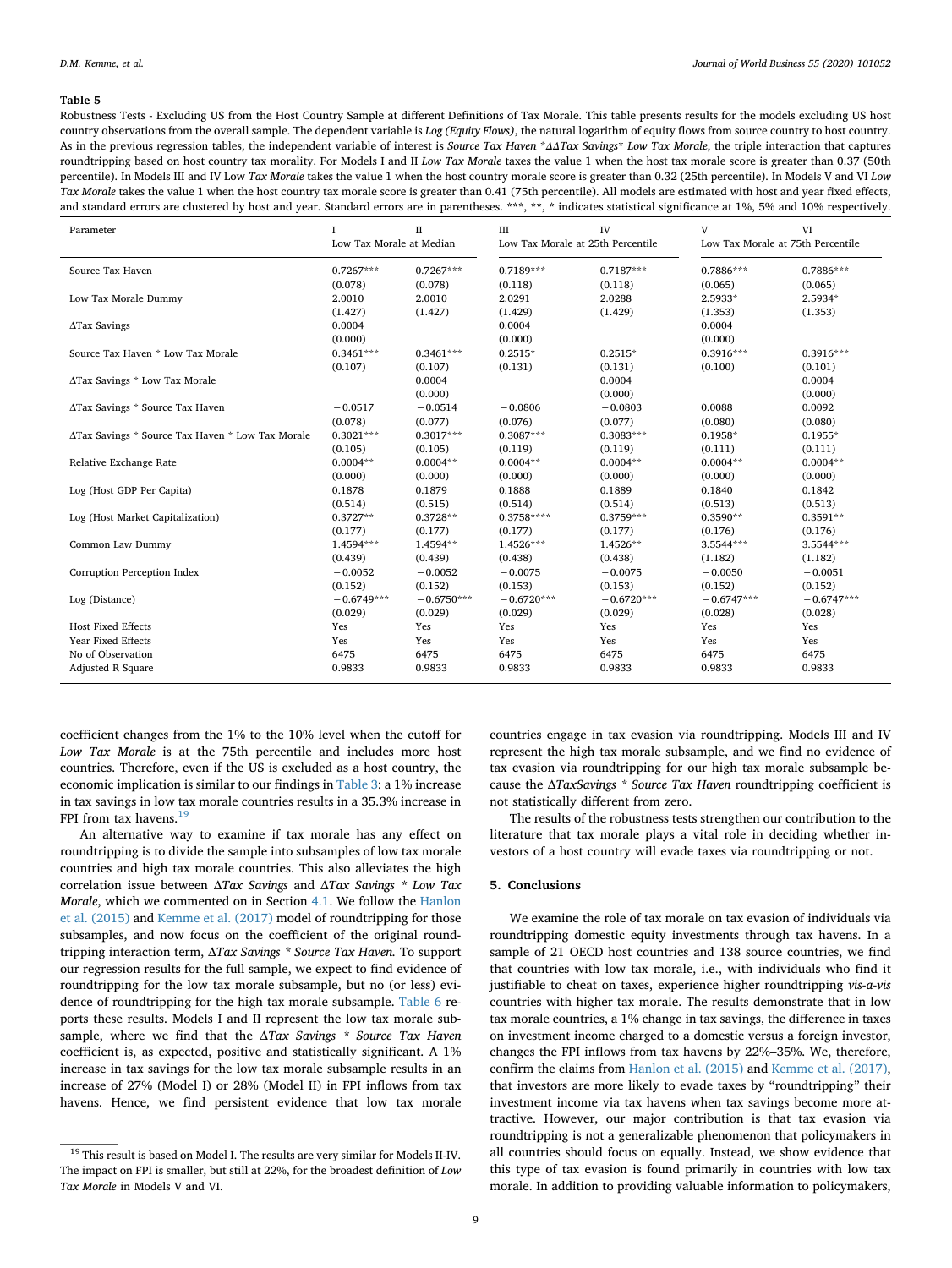<span id="page-9-0"></span>Robustness Tests - Excluding US from the Host Country Sample-Roundtripping for Low Tax Morale and High Tax Morale Subsamples. In this table, we perform roundtripping analysis for low tax morale countries and high tax morale countries separately. The dependent variable is *Log (Equity Flows)*, the natural logarithm of equity flows from source country to host country. The independent variable of interest is the interaction between *ΔTax Savings* and *Source Tax Haven*. Models I and II consist of host countries which are classified as low tax morale countries. Models III and IV consist of host countries, which are classified as high tax morale countries. All models are estimated with host and year fixed effects, and standard errors are clustered by host and year. Standard errors are in parentheses. \*\*\*, \*\*, \* indicates statistical significance at 1%, 5% and 10% respectively.

| Parameter                        |                          | $_{\rm II}$  | III                       | IV           |
|----------------------------------|--------------------------|--------------|---------------------------|--------------|
|                                  | Low Tax Morale Countries |              | High Tax Morale Countries |              |
| Source Tax Haven                 | $1.0424***$              | $1.04383***$ | $0.7224***$               | $0.7221***$  |
|                                  | (0.072)                  | (0.072)      | (0.080)                   | (0.080)      |
| ΔTax Savings                     | $0.0004*$                | $0.0004*$    | 0.0579                    | 0.0597       |
|                                  | (0.000)                  | (0.000)      | (0.049)                   | (0.049)      |
| ATax Savings * Source Tax Haven  | $0.2425***$              | $0.2484***$  | $-0.1104$                 | $-0.1119$    |
|                                  | (0.063)                  | (0.061)      | (0.086)                   | (0.086)      |
| Relative Exchange Rate           | $0.0055***$              | $0.0057***$  | $0.0004**$                | $0.0004**$   |
|                                  | (0.001)                  | (0.001)      | (0.000)                   | (0.000)      |
| Log (Host GDP Per Capita)        | $3.1005***$              | $3.1349***$  | $-0.7653$                 | $-0.7880$    |
|                                  | (0.902)                  | (0.906)      | (0.515)                   | (0.527)      |
| Log (Host Market Capitalization) | 0.1252                   | 0.1263       | $0.7138**$                | $0.6830**$   |
|                                  | (0.149)                  | (0.150)      | (0.336)                   | (0.333)      |
| Common Law Dummy                 | 2.9032***                | 2.9517***    | 8.4495***                 | 8.5394***    |
|                                  | (0.484)                  | (0.481)      | (1.364)                   | (1.371)      |
| Corruption Perception Index      | $-0.0255$                | $-0.0130$    | $-0.3846*$                | $-0.4032**$  |
|                                  | (0.117)                  | (0.113)      | (0.202)                   | (0.196)      |
| Log (Distance)                   | $-0.6038***$             | $-0.6037***$ | $-0.7767***$              | $-0.7768***$ |
|                                  | (0.034)                  | (0.034)      | (0.052)                   | (0.052)      |
| Personal Tax Rates (%)           |                          | 0.0137       |                           | $-0.0167$    |
|                                  |                          | (0.014)      |                           | (0.031)      |
| <b>Host Fixed Effects</b>        | Yes                      | Yes          | Yes                       | Yes          |
| Year Fixed Effects               | Yes                      | Yes          | Yes                       | Yes          |
| No of Observation                | 3153                     | 3153         | 3322                      | 3322         |
| Adjusted R Square                | 0.9830                   | 0.983        | 0.9839                    | 0.9839       |
|                                  |                          |              |                           |              |

our research also adds to the international business literature where tax compliance and tax havens are still understudied areas [\(Christensen,](#page-10-13) [2011;](#page-10-13) [Gokalp et al., 2017;](#page-11-20) [Khlif & Achek, 2015](#page-11-21)).

Our results remain robust to different definitions of the *Low Tax Morale* dummy variable, and also to the exclusion of the US from the host country sample. Further, our results are confirmed in subsample analyses, in which we find that roundtripping occurs only in the low tax morale country subsample; and we find no evidence of roundtripping in the high tax morale country subsample.

Our finding indicates that tax evasion via international evasion techniques by individuals is influenced by attitudes to pay or not pay taxes. This suggests that in addition to policies like tax information exchange agreements (TIEAs) or the US Foreign Account Tax Compliance Act (FACTA) to reduce roundtripping via tax havens, it is also essential to improve the attitude toward paying taxes in general. This is especially important, because the literature shows that tax information agreements between countries only compel tax evaders to shift funds from a tax haven with those agreements to another tax haven that has not signed such an agreement with the evader's home country [\(De Simone, Lester, & Markle, 2018](#page-10-30); [Johannesen & Zucman,](#page-11-11) [2014\)](#page-11-11). The lack of success via TIEAs [\(Kemme et al., 2017](#page-11-7)) or FACTA ([De Simone et al., 2018\)](#page-10-30) is in line with [Saeed and Shah \(2011\)](#page-11-55), who advocate instead to increase tax morale via positive intrinsic motivation such as education, respect, voting, and empathy. Highly complex auditing schemes have also been introduced as a possible solution [\(Yim,](#page-11-56) [2009\)](#page-11-56). Hence, governments should consider further efforts to increase general awareness and appreciation of the benefits of paying taxes for

#### **Appendix A**

the provision of public goods, especially if they enhance the general quality of life and provide opportunities for economic growth. Further, better services provided by the government [\(Lee, Gokalp, & Kim, 2019\)](#page-11-57) and greater overall satisfaction with the political regime might also improve the willingness to pay taxes ([Torgler, 2004\)](#page-11-58).

However, note again that a certain net worth is typically required to evade taxes using an international evasion scheme. We mentioned initially that the wealthiest 0.01 percent in Norway, Sweden, and Denmark evade up to 30 percent of their personal taxes ([Alstadsæter](#page-10-18) [et al., 2017\)](#page-10-18). Individuals in that income strata, whether they belong to the political, social, or industrial financial elite, have access to virtually undetectable evasion methods. So, even when governments are made aware of evasions schemes in whistleblower documents such as the Panama Papers, they are likely to pursue the status quo. For example, the British government "was not keen on a new regulatory system for the tax avoidance industry and did not support the call for a statutory code of conduct as it believed that the existing voluntary code of ethics promulgated by the Institute of Chartered Accountants in England and Wales was adequate, even though (the code) has no statutory underpinning and does not apply to non-accountants (e.g. lawyers)." [\(Sikka,](#page-11-59) [2015\)](#page-11-59).

# **Acknowledgement**

We would like to thank the editor and three anonymous referees for their helpful comments.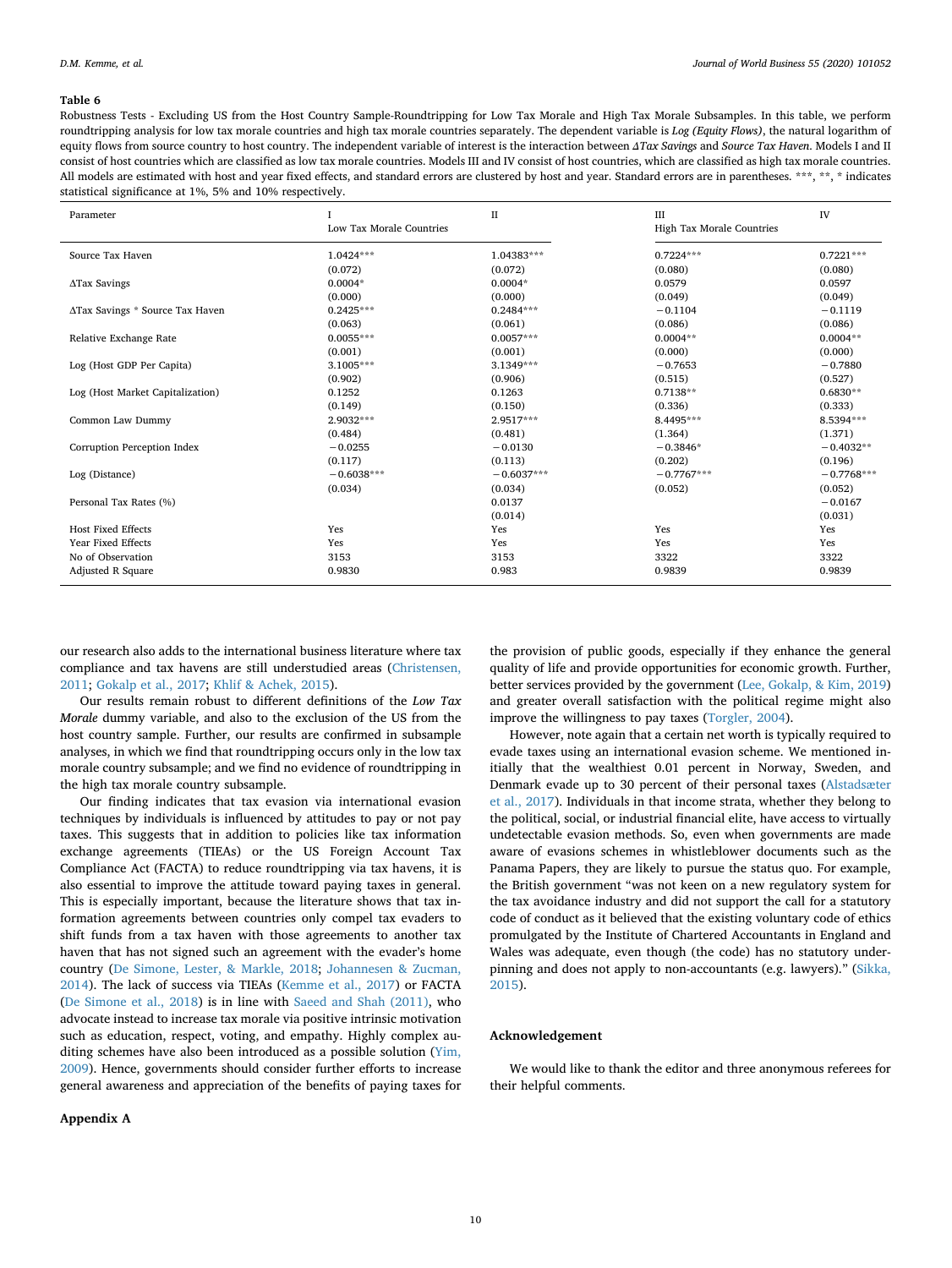#### <span id="page-10-21"></span>**Table A1**

Host Countries, Source Countries and Tax Haven Countries.

| <b>Host Countries</b> | Australia, Canada, Chile, Estonia, Finland, France, Germany, Hungary, Italy, Japan, South Korea, Mexico, Netherlands, New Zealand, Norway, Poland, Spain,     |
|-----------------------|---------------------------------------------------------------------------------------------------------------------------------------------------------------|
|                       | Sweden, Turkey, United Kingdom, United States                                                                                                                 |
| Source Countries      | Afghanistan, Albania, Algeria,, Anguilla, Antigua and Barbuda, Argentina, Armenia, Australia, Austria, Bahamas, Bahrain, Bangladesh, Barbados, Belgium,       |
|                       | Belize, Bermuda, Bolivia, Bosnia and Herzegovina, Botswana, Brazil, Bulgaria, Cambodia, Cameroon, Canada, Cayman Islands, Chile, Hong Kong, China,            |
|                       | Colombia, Democratic Republic of Congo, Costa Rica, Cote d'Ivoire, Croatia, Cyprus, Czech Republic, Denmark, Dominican Republic, Ecuador, Egypt, El           |
|                       | Salvador, Equator Guinea, Estonia, Finland, France, Gabon, Georgia, Germany, Ghana, Greece, Grenada, Guinea, Guyana, Hungary, Iceland, India, Indonesia,      |
|                       | Iran, Ireland, Israel, Italy, Jamaica, Japan, Jordan, Kazakhstan, Kenya, South Korea, Kuwait, Laos, Latvia, Lebanon, Lesotho, Liberia, Lithuania, Luxembourg, |
|                       | Madagascar, Malawi, Malaysia, Maldives, Malta, Mauritania, Mauritius, Mexico, Mongolia, Montenegro, Morocco, Mozambique, Namibia, Nepal,                      |
|                       | Netherlands, New Zealand, Nicaragua, Niger, Nigeria, Norway, Oman, Pakistan, Panama, Papua New Guinea, Paraguay, Peru, Philippines, Poland, Portugal,         |
|                       | Puerto Rico, Oatar, Romania, Russia Federation, Saudi Arabia, Senegal, Serbia, Seychelles, Singapore, Slovak Republic, Slovenia, South Africa, Spain, Sri     |
|                       | Lanka, St. Vincent and the Grenadines, Swaziland, Sweden, Switzerland, Taiwan, Tanzania, Thailand, Togo, Trinidad and Tobago, Tunisia, Turkey, Uganda,        |
|                       | Ukraine, United Arab Emirates, United Kingdom, United States, Uruguay,, Venezuela, Vietnam, Zambia, Zimbabwe                                                  |
| Tax Havens            | Anguilla, Antigua and Barbuda, Bahamas, Bahrain, Barbados, Belize, Bermuda, Cayman Islands, Hong Kong, Cyprus, Grenada, Ireland, Jordan, Lebanon,             |
|                       | Liberia, Luxembourg, Maldives, Mauritius, Panama, Seychelles, Singapore, St. Vincent and the Grenadines, Switzerland                                          |

<span id="page-10-27"></span>**Table A2**

Description of Variables and Sources.

| Variable                         | Description                                                                                                                                                                | Source                                                                   |
|----------------------------------|----------------------------------------------------------------------------------------------------------------------------------------------------------------------------|--------------------------------------------------------------------------|
| Log (Equity Flows)               | Logarithm of equity flow from source country, which is the country of origin, to a host<br>country, which is the intended destination. It is in millions of USD.           | <b>IMF-CPIS</b>                                                          |
| Source Tax Haven                 | Dummy variable taking the value of 1 if country of origination of flows is considered as a<br>tax haven, and 0 otherwise                                                   | Hines and Rice (1994) and Harmful Tax<br>Competition report (OECD, 1998) |
| Low Tax Morale                   | Dummy variable when a host country low tax morale scrore is greater than 0.37, and 0<br>otherwise.                                                                         | European Social Survey                                                   |
| <b>ATax Savings</b>              | Difference between host country net dividend tax and host country foreign withholding<br>dividend tax taking account of existing/non-existing double taxation treaty.      | Deloitte, KPMG, OECD                                                     |
| Log (Distance)                   | Logarithmic Distance between two capital cities or two financial centers measured in km.                                                                                   | Mayer and Zignago (2011)                                                 |
| Common Law Dummy                 | Dummy variable taking the value 1 when host country follows a common legal practice,<br>and 0 otherwise                                                                    | La Porta et al. (1998)                                                   |
| Log (Host GDP Per Capita)        | Logarithmic ratio of GDP in USD of the host country divided by the population of the host<br>country                                                                       | World Bank                                                               |
| Log (Host Market Capitalization) | Logarithmic market capitalization of all the listed companies in the host country in USD                                                                                   | World Bank                                                               |
| Corruption Perception Index      | It is a measurement of corruption for a country. The measurement captures perceived level<br>of corruption in public sector or misuse of public power for private benefit. | Transparency International                                               |
| Relative Exchange Rate           | Ratio of host country exchange rate with respect to 1 USD over source country exchange<br>rate for 1 USD                                                                   | Thomson Reuters DataStream                                               |

# **References**

- <span id="page-10-24"></span>[Aggarwal, R., Kearney, C., & Lucey, B. \(2012\). Gravity and culture in foreign portfolio](http://refhub.elsevier.com/S1090-9516(19)30148-8/sbref0005) investment. *[Journal of Banking & Finance, 36](http://refhub.elsevier.com/S1090-9516(19)30148-8/sbref0005)*, 525–538.
- <span id="page-10-25"></span>[Alfaro, L., Chanda, A., Kalemli-Ozcan, S., & Sayek, S. \(2004\). FDI and economic growth:](http://refhub.elsevier.com/S1090-9516(19)30148-8/sbref0010) The role of local financial markets. *[Journal of International Economics, 64](http://refhub.elsevier.com/S1090-9516(19)30148-8/sbref0010)*, 89–112.
- <span id="page-10-26"></span>Amaya, C. A., & Rowland, P. (2004). *[Determinants of investment flows into emerging markets.](http://refhub.elsevier.com/S1090-9516(19)30148-8/sbref0015) Working paper No. 313* [Banco de la Republica de Colombia.](http://refhub.elsevier.com/S1090-9516(19)30148-8/sbref0015)
- <span id="page-10-9"></span>[Allingham, M. G., & Sandmo, A. \(1972\). Income tax evasion: A theoretical analysis.](http://refhub.elsevier.com/S1090-9516(19)30148-8/sbref0020) *[Journal of Public Economics, 1](http://refhub.elsevier.com/S1090-9516(19)30148-8/sbref0020)*(3/4), 323–338.
- <span id="page-10-1"></span>Alm, J., & McClellan, C. (2012). Tax morale and tax compliance from the firm's perspective. *Kyklos, 65*(1), 1–17. <https://doi.org/10.1111/j.1467-6435.2011.00524.x> [\(Accessed: 7 January 2019\)](https://doi.org/10.1111/j.1467-6435.2011.00524.x).
- <span id="page-10-11"></span>Alm, J., & Martinez-Vazquez, J. (2007). *[Tax morale and tax evasion in Latin America.](http://refhub.elsevier.com/S1090-9516(19)30148-8/sbref0030) [International center for public policy working paper series, at AYSPS, GSU paper0704](http://refhub.elsevier.com/S1090-9516(19)30148-8/sbref0030)*. [International Center for Public Policy, Andrew Young School of Policy Studies,](http://refhub.elsevier.com/S1090-9516(19)30148-8/sbref0030) [Georgia State University.](http://refhub.elsevier.com/S1090-9516(19)30148-8/sbref0030)
- <span id="page-10-0"></span>[Alm, J., Sanchez, I., & de Juan, A. \(1995\). Economic and noneconomic factors in tax](http://refhub.elsevier.com/S1090-9516(19)30148-8/sbref0035) [compliance.](http://refhub.elsevier.com/S1090-9516(19)30148-8/sbref0035) *Kyklos, 48*(1), 3–18.
- <span id="page-10-7"></span>[Alm, J., & McKee, M. \(1998\). Extending the lessons of laboratory experiments on tax](http://refhub.elsevier.com/S1090-9516(19)30148-8/sbref0040) [compliance to managerial and decision economics.](http://refhub.elsevier.com/S1090-9516(19)30148-8/sbref0040) *Managerial and Decision Economics, 19*[\(4/5\), 259–275](http://refhub.elsevier.com/S1090-9516(19)30148-8/sbref0040).
- <span id="page-10-6"></span>[Alm, J., & Torgler, B. \(2011\). Do ethics matter? Tax compliance and morality.](http://refhub.elsevier.com/S1090-9516(19)30148-8/sbref0045) *Journal of [Business Ethics, 101](http://refhub.elsevier.com/S1090-9516(19)30148-8/sbref0045)*(4), 635–651.
- <span id="page-10-18"></span>[Alstadsæter, A., Johannesen, N., & Zucman, G. \(2017\).](http://refhub.elsevier.com/S1090-9516(19)30148-8/sbref0050) *Tax evasion and inequality (No. w23772).* [National Bureau of Economic Research](http://refhub.elsevier.com/S1090-9516(19)30148-8/sbref0050).
- <span id="page-10-19"></span>[Alstadsæter, A., Johannesen, N., & Zucman, G. \(2018\). Who owns the wealth in tax ha](http://refhub.elsevier.com/S1090-9516(19)30148-8/sbref0055)[vens? Macro evidence and implications for global inequality.](http://refhub.elsevier.com/S1090-9516(19)30148-8/sbref0055) *Journal of Public [Economics, 162](http://refhub.elsevier.com/S1090-9516(19)30148-8/sbref0055)*, 89–100.
- <span id="page-10-5"></span>[Ashraf, N., Bohnet, I., & Piankov, N. \(2006\). Decomposing trust and trustworthiness.](http://refhub.elsevier.com/S1090-9516(19)30148-8/sbref0060) *[Experimental Economics, 9](http://refhub.elsevier.com/S1090-9516(19)30148-8/sbref0060)*(3), 193–208.
- <span id="page-10-14"></span>[Auerbach, A. J., & King, M. A. \(1983\). Taxation, portfolio choice, and debt-equity ratios:](http://refhub.elsevier.com/S1090-9516(19)30148-8/sbref0065) A general equilibrium model. *[The Quarterly Journal of Economics, 98](http://refhub.elsevier.com/S1090-9516(19)30148-8/sbref0065)*(4), 587–609.
- <span id="page-10-8"></span>[Becker, G. S. \(1968\). Crime and punishment: An economic approach.](http://refhub.elsevier.com/S1090-9516(19)30148-8/sbref0070) *The Journal of [Political Economy, 76](http://refhub.elsevier.com/S1090-9516(19)30148-8/sbref0070)*(2), 169–217.
- <span id="page-10-4"></span>[Botelho, A., Harrison, G. W., Hirsch, M., & Elisabet, R. \(2001\).](http://refhub.elsevier.com/S1090-9516(19)30148-8/sbref0075) *Bargaining behavior, de[mographics and nationality: A reconsideration of the experimental evidence. NIMA](http://refhub.elsevier.com/S1090-9516(19)30148-8/sbref0075) [Working Papers 16, Núcleo de Investigaç](http://refhub.elsevier.com/S1090-9516(19)30148-8/sbref0075)ão em Microeconomia Aplicada (NIMA)*. [Universidade do Minho](http://refhub.elsevier.com/S1090-9516(19)30148-8/sbref0075).
- <span id="page-10-13"></span>[Christensen, J. \(2011\). The looting continues: Tax havens and corruption.](http://refhub.elsevier.com/S1090-9516(19)30148-8/sbref0080) *Critical [Perspectives on International Business, 7](http://refhub.elsevier.com/S1090-9516(19)30148-8/sbref0080)*(2), 177–196.
- <span id="page-10-12"></span>Cobham, A. (2005). *[Tax evasion, tax avoidance and development finance.](http://refhub.elsevier.com/S1090-9516(19)30148-8/sbref0085)* Queen Elizabeth [House129 Série documents de travail.](http://refhub.elsevier.com/S1090-9516(19)30148-8/sbref0085)
- <span id="page-10-23"></span>[Clotfelter, C. T. \(1983\). Tax evasion and tax rates: An analysis of individual returns.](http://refhub.elsevier.com/S1090-9516(19)30148-8/sbref0090) *The [Review of Economics and Statistics, 65](http://refhub.elsevier.com/S1090-9516(19)30148-8/sbref0090)*(3), 363–373.
- <span id="page-10-10"></span>[Cummings, R. G., Martinez-Vazquez, J., McKee, M., & Torgler, B. \(2009\). Tax morale](http://refhub.elsevier.com/S1090-9516(19)30148-8/sbref0095) [affects tax compliance: Evidence from survey and an artefactual field experiment.](http://refhub.elsevier.com/S1090-9516(19)30148-8/sbref0095) *[Journal of Economic Behavior & Organization, 70](http://refhub.elsevier.com/S1090-9516(19)30148-8/sbref0095)*, 447–457.
- <span id="page-10-3"></span>[Cummings, R. C., Martinez-Vazquez, J., McKee, M., & Torgler, B. \(2004\).](http://refhub.elsevier.com/S1090-9516(19)30148-8/sbref0100) *Effects of culture [on tax compliance: A cross check of experimental and survey evidence. CREMA working](http://refhub.elsevier.com/S1090-9516(19)30148-8/sbref0100) paper series 2004–13*[. Center for Research in Economics, Management and the Arts](http://refhub.elsevier.com/S1090-9516(19)30148-8/sbref0100) [\(CREMA\)](http://refhub.elsevier.com/S1090-9516(19)30148-8/sbref0100).
- <span id="page-10-22"></span>[Dharmapala, D. \(2009\). What problems and opportunities are created by tax havens?](http://refhub.elsevier.com/S1090-9516(19)30148-8/sbref0105) *[Oxford Review of Economic Policy, 24](http://refhub.elsevier.com/S1090-9516(19)30148-8/sbref0105)*, 661–679.
- <span id="page-10-15"></span>Dharmapala, D. (2017). *[The economics of tax avoidance and evasion. The international li](http://refhub.elsevier.com/S1090-9516(19)30148-8/sbref0110)[brary of critical writings in economics 334](http://refhub.elsevier.com/S1090-9516(19)30148-8/sbref0110)*. Edward Elgar Publishing.
- <span id="page-10-2"></span>[DeBacker, J., Heim, B. T., & Tran, A. \(2015\). Importing corruption culture from overseas:](http://refhub.elsevier.com/S1090-9516(19)30148-8/sbref0115) [Evidence from corporate tax evasion in the United States.](http://refhub.elsevier.com/S1090-9516(19)30148-8/sbref0115) *Journal of Financial [Economics, 117](http://refhub.elsevier.com/S1090-9516(19)30148-8/sbref0115)*(1), 122–138.
- <span id="page-10-20"></span>[Dell'Anno, R. \(2009\). Tax evasion, tax morale and policy makers effectiveness.](http://refhub.elsevier.com/S1090-9516(19)30148-8/sbref0120) *The [Journal of Socio-economics, 38](http://refhub.elsevier.com/S1090-9516(19)30148-8/sbref0120)*, 988–997.
- <span id="page-10-30"></span>[De Simone, L., Lester, R., & Markle, K. \(2018\).](http://refhub.elsevier.com/S1090-9516(19)30148-8/sbref0125) *Transparency and tax evasion: Evidence from [the foreign account tax compliance act \(FATCA\). Stanford graduate school of business](http://refhub.elsevier.com/S1090-9516(19)30148-8/sbref0125) [working paper No. 3744](http://refhub.elsevier.com/S1090-9516(19)30148-8/sbref0125)*.
- <span id="page-10-29"></span>[Dewenter, K. L. \(1995\). Do exchange rate changes drive foreign direct investment?](http://refhub.elsevier.com/S1090-9516(19)30148-8/sbref0130) *[Journal of Business, 68](http://refhub.elsevier.com/S1090-9516(19)30148-8/sbref0130)*, 405–433.
- <span id="page-10-17"></span>[Engström, P., & Holmlund, B. \(2009\). Tax evasion and self-employment in a high-tax](http://refhub.elsevier.com/S1090-9516(19)30148-8/sbref0135) [country: Evidence from Sweden.](http://refhub.elsevier.com/S1090-9516(19)30148-8/sbref0135) *Applied Economics, 41*(19), 2419–2430.
- <span id="page-10-16"></span>[Friedland, N., Maital, S., & Rutenberg, A. \(1978\). A simulation study of income tax](http://refhub.elsevier.com/S1090-9516(19)30148-8/sbref0140) evasion. *[Journal of Public Economics, 10](http://refhub.elsevier.com/S1090-9516(19)30148-8/sbref0140)*(1), 107–116.
- <span id="page-10-28"></span>[Froot, K. A., & Stein, J. C. \(1991\). Exchange rates and foreign direct investment: An](http://refhub.elsevier.com/S1090-9516(19)30148-8/sbref0145)